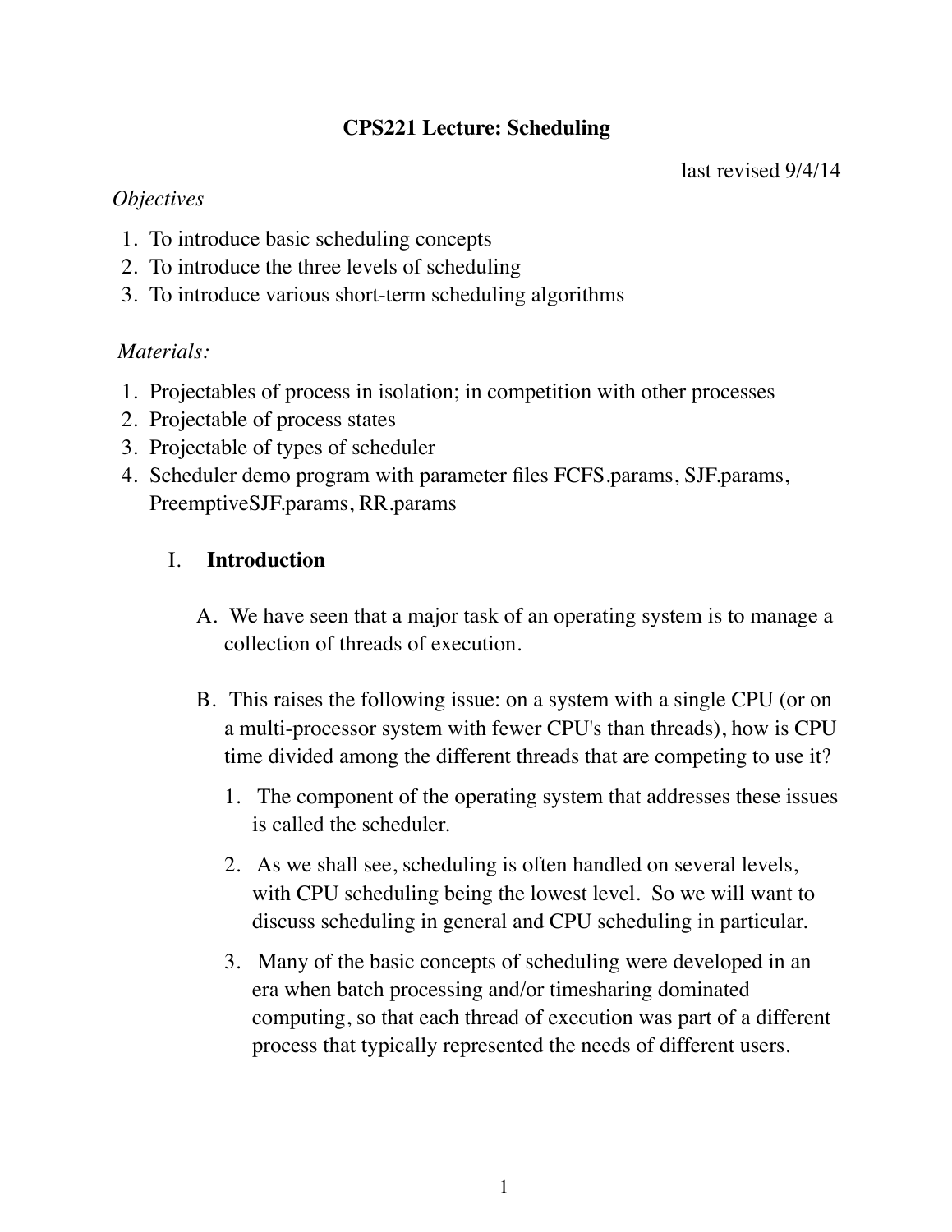- a) Thus, discussions of this subject have historically spoken in terms of "processes" rather than "threads" - and most writers (but not your text) still do.
- b) However, the same principles are relevant whether we have different processes servicing different users or multiple processes performing different tasks on behalf of the same user or multiple threads that are part of a single task.
- 4. Actually, though we will focus on CPU scheduling, the principles we will discuss are relevant to any situation in which there is competition among users for some shared resource.
- C. CPU scheduling views a process (or thread) as being in one of three states at any given time:
	- 1. The states are:
		- a) Running i.e. actually using a processor.
		- b) Ready i.e. able to use a processor, but not running because there are not enough processors to go around.
		- c) Blocked i.e. unable to use a processor until some other event has occurred, such as completion of a disk operation or waiting for a message from some other process, or executing a sleep() operation.

Basic CPU scheduling strategies don't distinguish between different possible reasons why a process (or thread) may be blocked. Conventionally, we just call such situations "IO" (though the actual reason may be quite different, such as a sleep).

2. If a process (or thread) were executing in a context where there was no competition for resources, it would alternate between the running and the blocked state. Conventionally, we refer to these as "CPU bursts" and "IO bursts".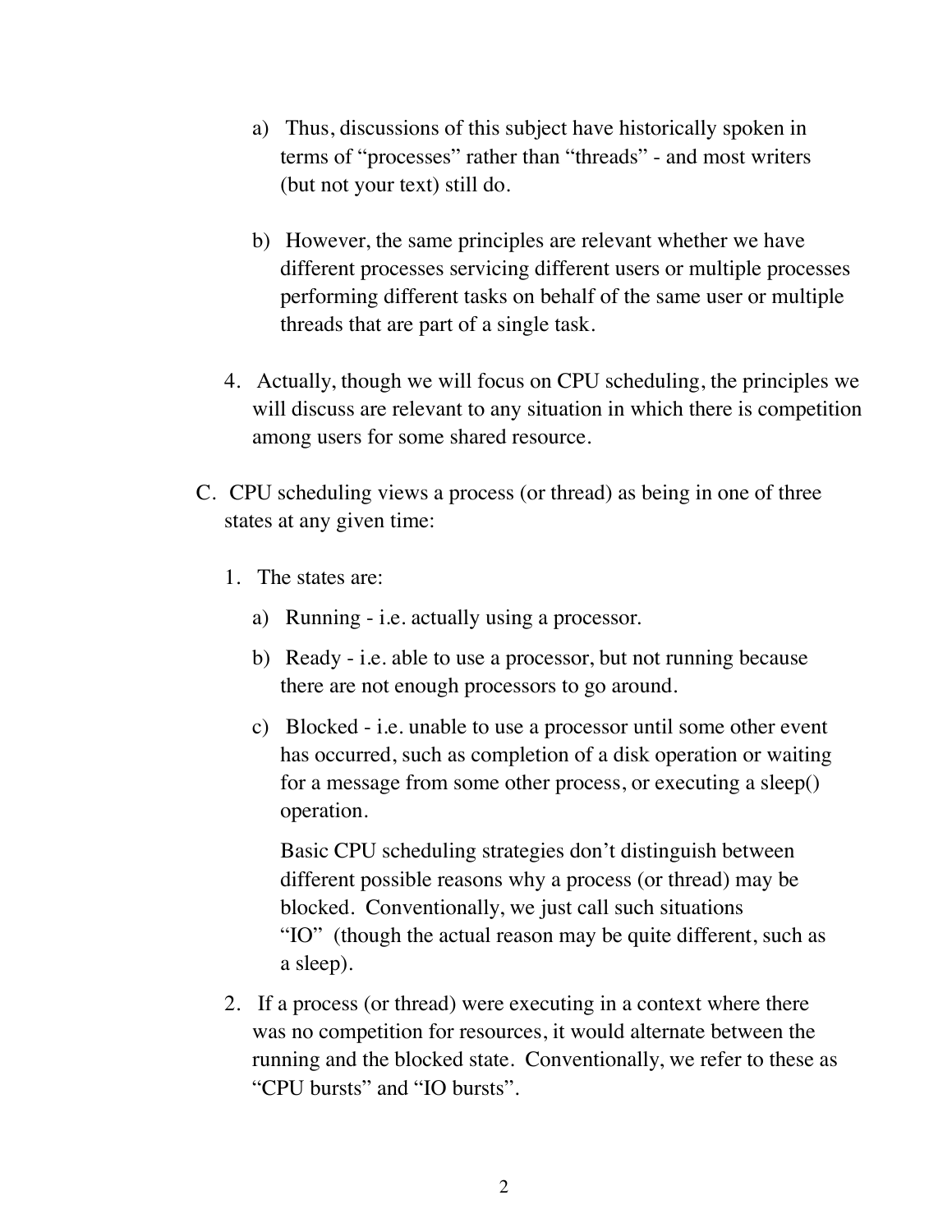We can picture the behavior of a process (or thread) operating in a context in which there is no competition with other processes this way:

#### PROJECT Process in isolation



- a) Observe that a process (or thread) always begins and ends with a CPU burst, with IO bursts and CPU bursts alternating in between.
	- (1) The last CPU burst ends with a termination operation (e.g. something like System.exit() in java).
	- (2) All other CPU bursts end with an operation that starts an IO burst. When discussing scheduling, we conventionally refer to these as IO requests - even though the actual operation may be something else.
	- (3) All IO bursts end with an operation that makes the process (or thread) ready for another CPU burst. When discussing scheduling, we conventionally refer to these as IO completion - even though the actual operation may be something else.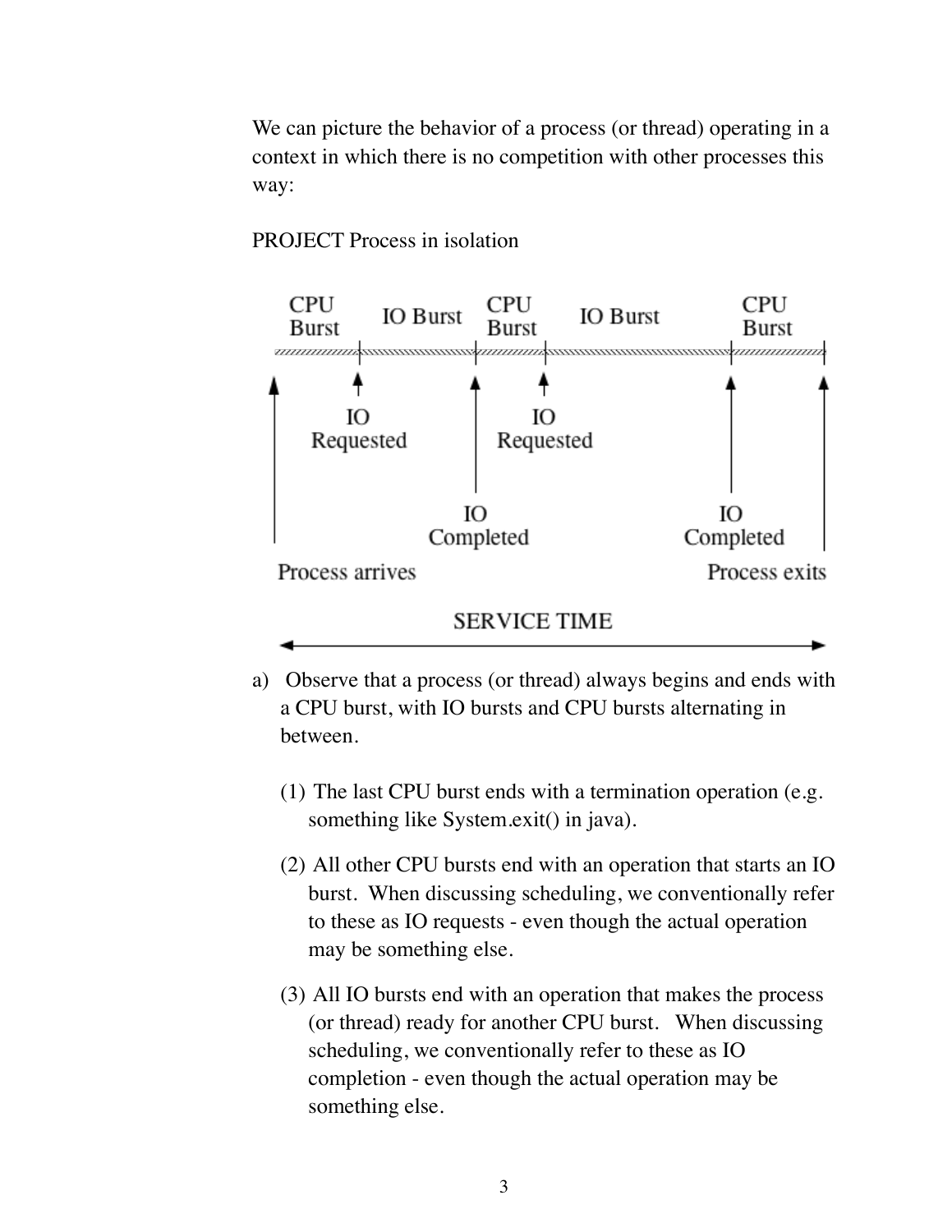- b) We refer to the sum total of the time required for all the bursts as the "service time" of the process (or thread).
- 3. If the CPU bursts of a process (or thread) are typically shorter than the IO bursts, we say that the process/thread is IO Bound. If they are typically longer, we say that it is CPU Bound. This terminology reflects the fact that
	- a) If it is IO bound, the service time is largely determined by the time spent doing IO. Improving the speed of the IO device could significantly reduce the service time, but improving the speed of the CPU might not.
	- b) If it is CPU bound, the service time is largely determined by the time spent doing computation. Improving the speed of the CPU device could significantly reduce the service time, but improving the speed of the IO devices might not.
- 4. I f there are more processes (or threads) present on the system than can have their needs met by the available resources at any one time, then the actual situation will look like this



PROJECT process in competition with other processes

**Turnaround Time**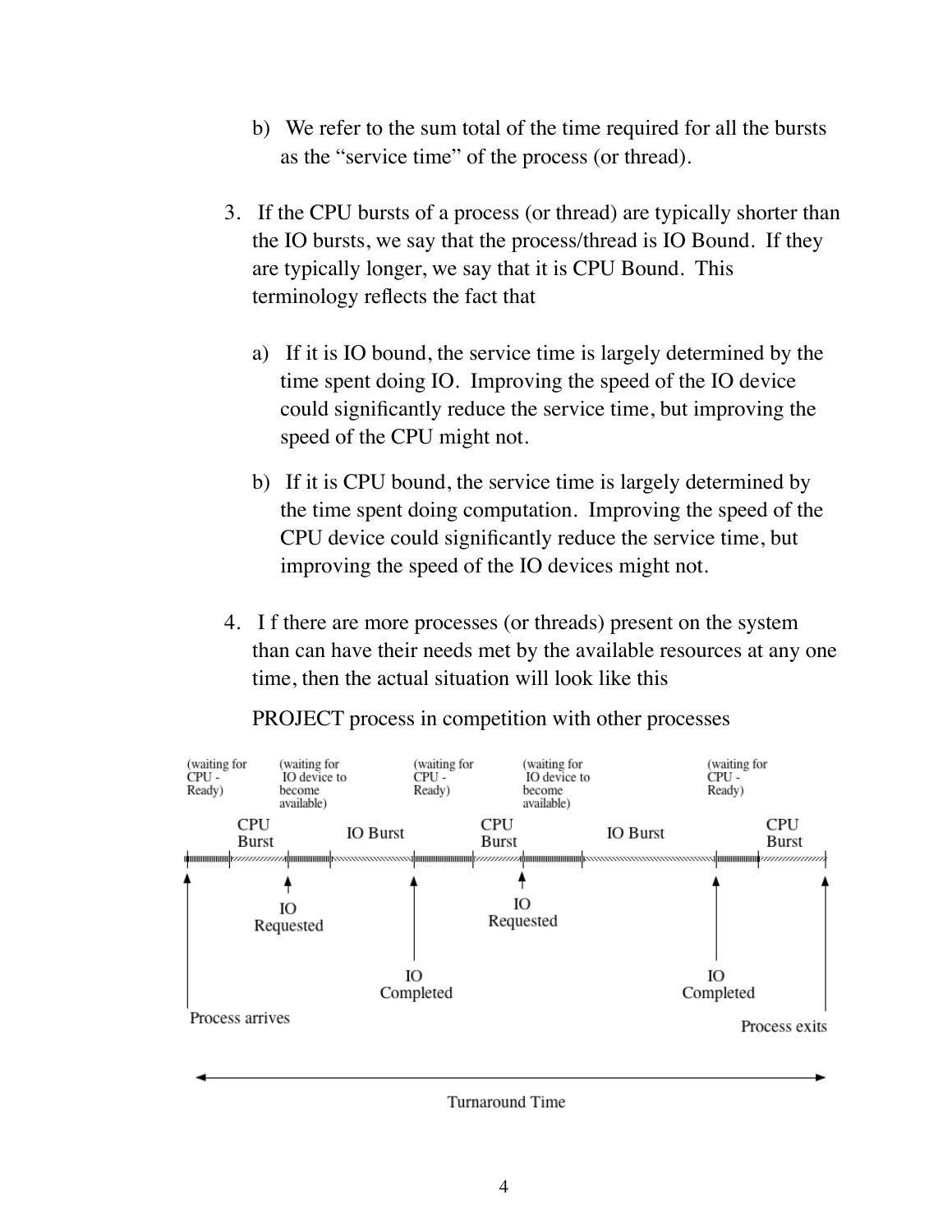- a) Notice that it will often be the case that a process(or thread) that has requested an IO operation will have to wait until the device becomes available if some other process is using it. Of course, this entails a form of scheduling as well - but not the subject we are discussing here.
- b) We refer to the total time between the time the process (or thread) starts and the time it terminates - including the waiting time - as its turnaround time.
- D. Scheduling systems seek to achieve a balance between several factors.
	- 1. Efficient utilization of resources. In general, we want to avoid having a resource sit idle when there is some process/thread that could use it.

Example: Suppose that the system contains a mix of CPU bound and IO bound processes (or threads). In this case, if the CPU bound processes/threads are allowed to "hog" the CPU, then utilization of the IO devices will be low, since the primary processes that use them will have to spend a lot of time waiting for the CPU in order to be able to generate work for the IO devices to do.

- 2. Maximizing throughput. The throughput of a system is the number of processes (or threads) that actually complete in a period of time.
- 3. Minimizing average turnaround time.
- 4. Minimizing response time. The response time is the time between when an interactive users submits a request and when the system begins to respond to the request. (Response time is only an issue when the user is interactive).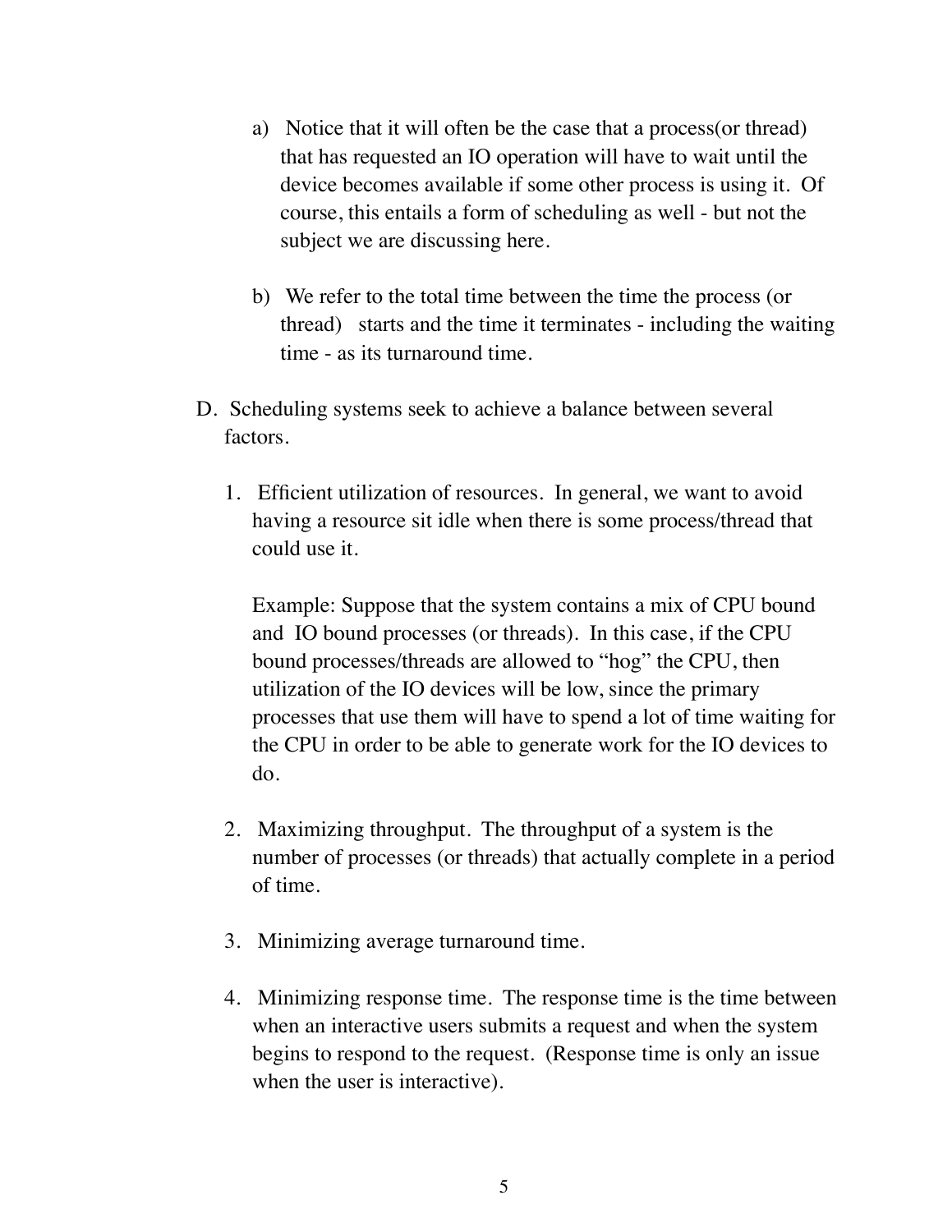- 5. Exhibiting desirable behavior
	- a) Avoiding indefinite postponement. It should not be the case that biases in the design of the system result in some process (or thread) never being able to complete.
	- b) Uniformity the behavior of the system should be predictable. (e.g. interactive users tend to prefer a response time of several seconds to response times generally very low with occasional long delays.)
	- c) Graceful degradation in the face of excessive loads, the system response should deteriorate gradually, rather than coming to a sudden virtual standstill.
- 6. If the system is servicing real-time processes, it will also have to respect hard deadlines for these processes.
- 7. Schedulers also typically try to achieve some sort of fairness in the way they treat different users - though fairness might not be strict equality, but might rather be based on the system's priorities. (E.g. in a real time system it might well be undesirable for some notion of fairness to interfere with satisfying real-time deadlines.)

Note that the above factors conflict with one another - so any scheduler represents a tradeoff between different considerations.

- E. The scheduler works in cooperation with the interrupt system of the CPU. Most IO devices are capable of interrupting the CPU when they complete the work assigned to them - this causes the CPU to put aside the process it is working on and run a special interrupt handler.
	- 1. The scheduler assigns the CPU to perform computation on behalf of a particular process (or thread within a process).
	- 2. The CPU can be "borrowed" from its current process by an interrupt. This is under the control of the external devices, not the scheduler though interrupts can be disabled for a short time if need be.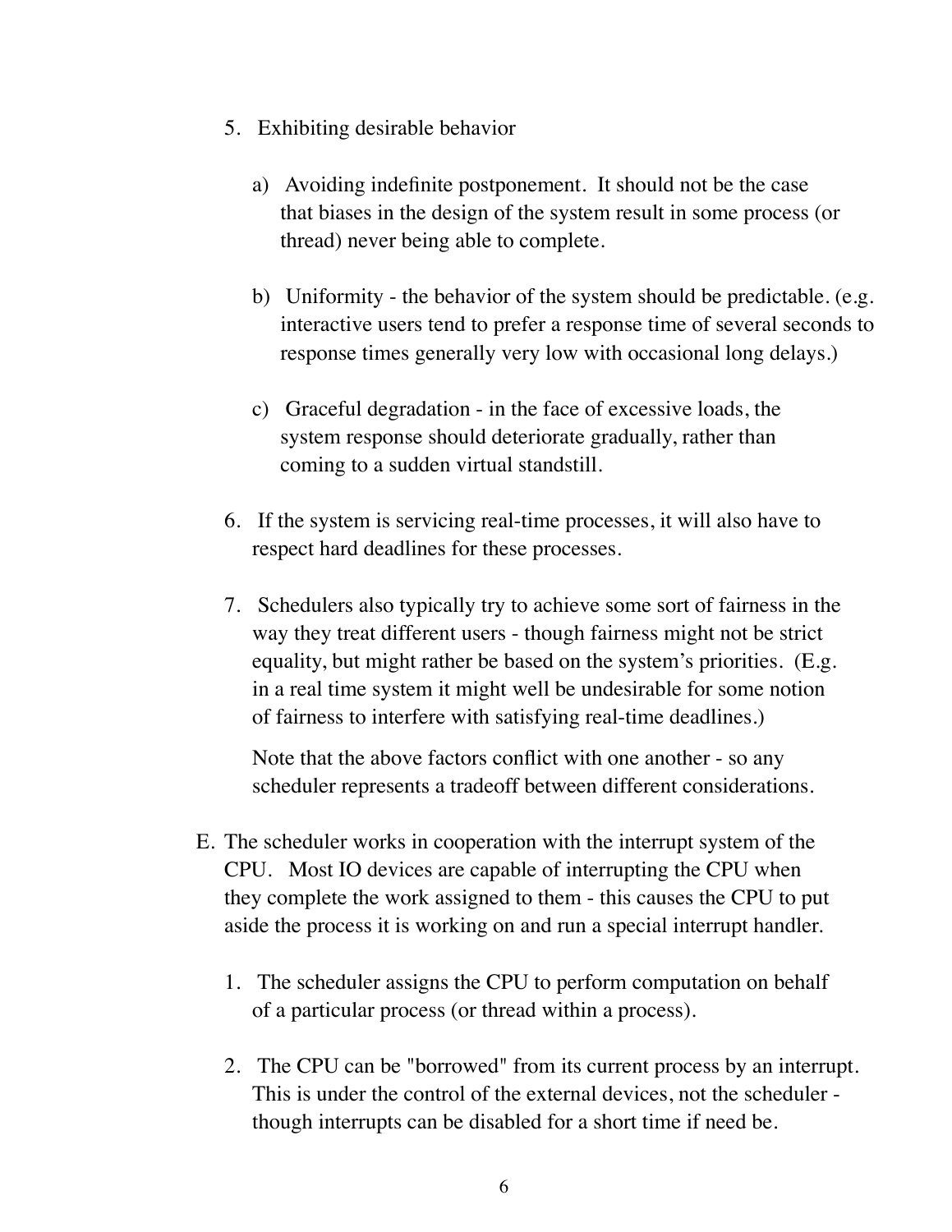- 3. When a process (or thread) requests an IO operation, it becomes ineligible to use the CPU until the transfer is complete.
	- a) This means that the scheduler will have to choose a new process (or a new thread within the same process) to use the CPU.
	- b) Eligibility for the process (or thread) that requested the IO to use the CPU is restored when the device in question interrupts to indicate that the transfer is complete. Following the interrupt, the scheduler may be invoked to decide whether the CPU should go back to:
		- (1) The process (or thread) that was running when the interrupt occurred.
		- (2) The process (or thread) that requested the IO operation that caused the interrupt. This is called "IO preemption"

(But on non-preemptive systems the CPU always goes back to the process (or thread) that was running.)

- c) Thus, the interrupt handlers have to interact in some way with the data structures used by the scheduler.
- d) Typically, a system also has a timer that interrupts the CPU at fixed intervals (e.g once per millisecond).
	- (1) At each timer interrupt, the CPU's internal clock is updated by incrementing it.
	- (2) A timer interrupt may also result in invoking the scheduler to give another process (or thread) a turn, to prevent a compute bound process/thread from "hogging" the CPU. We use the term "timer preemption" to describe the situation where the running process (or thread) is is forced to yield the CPU to some other process (or thread).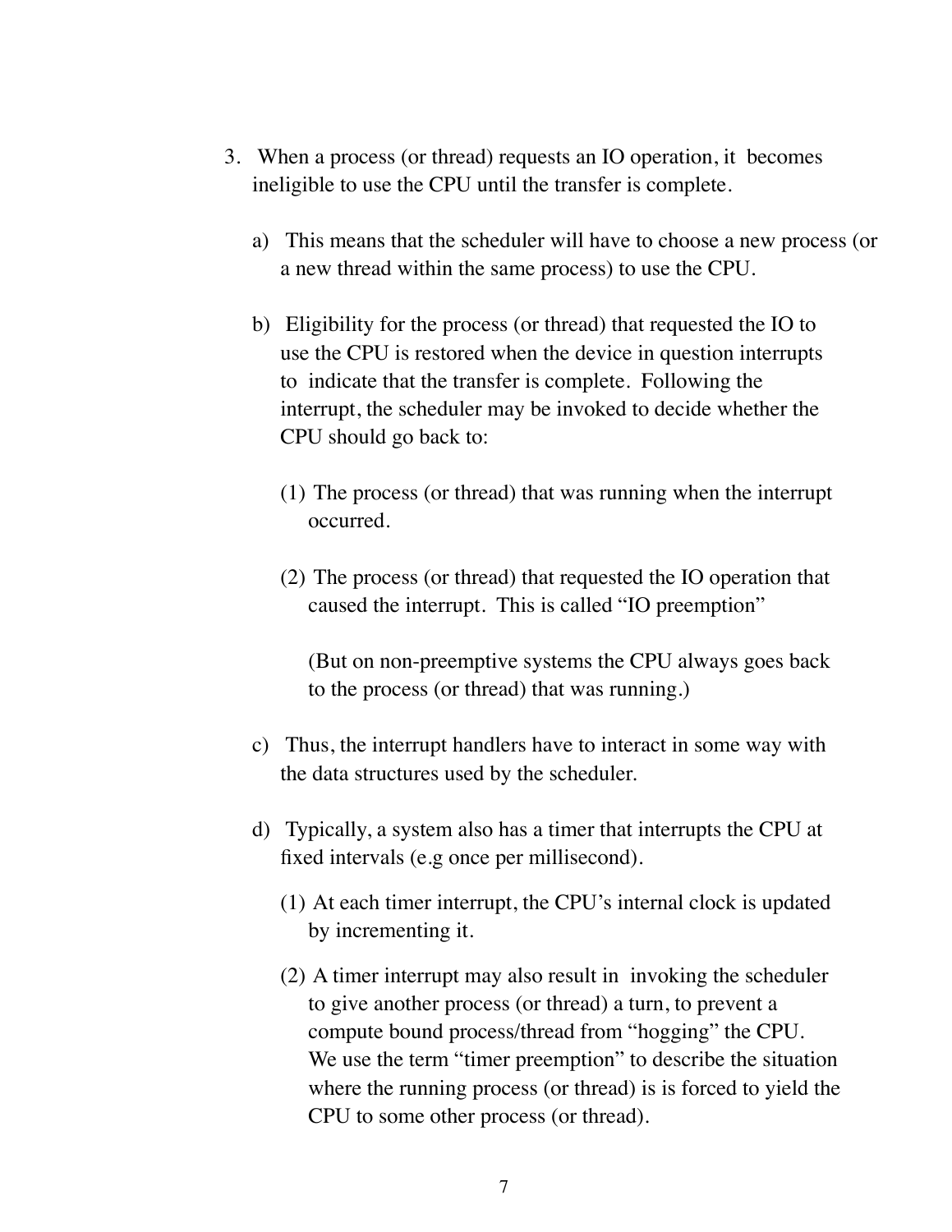- e) In a multiprogrammed operating system, the interrupt handling code of the device drivers together with the scheduler (or at least a portion of it) constitute the "kernel" of the operating system. Because the kernel routines must modify the scheduler data structures, it is common for them to run at least part of the time with interrupts disabled, so that an update is not interrupted in mid-stream.
- F. For simplicity, in the remainder of our discussion we will speak in terms of scheduling processes. However, the same principles would apply to scheduling threads within a process if thread are implemented in the kernel (the one to one model) rather than in user mode (the many to one model).

#### II. **Basic Scheduling concepts**

- A. Terminology
	- 1. Recall that a process is a program in execution. From a scheduling point of view, a process constitutes a claim on the system resources.
		- a) A process is defined by:
			- (1)A portion of memory that contains the program that is being executed by the process, together with its data.

Because the size of main memory is limited, a system may not be able to store all the code and data for all processes it is handling in memory.

(a) In this case, the code and/or data of a process that does not appear to be needed immediately may be kept on disk to free up main memory for the needs of other programs. (This is referred to as virtual memory).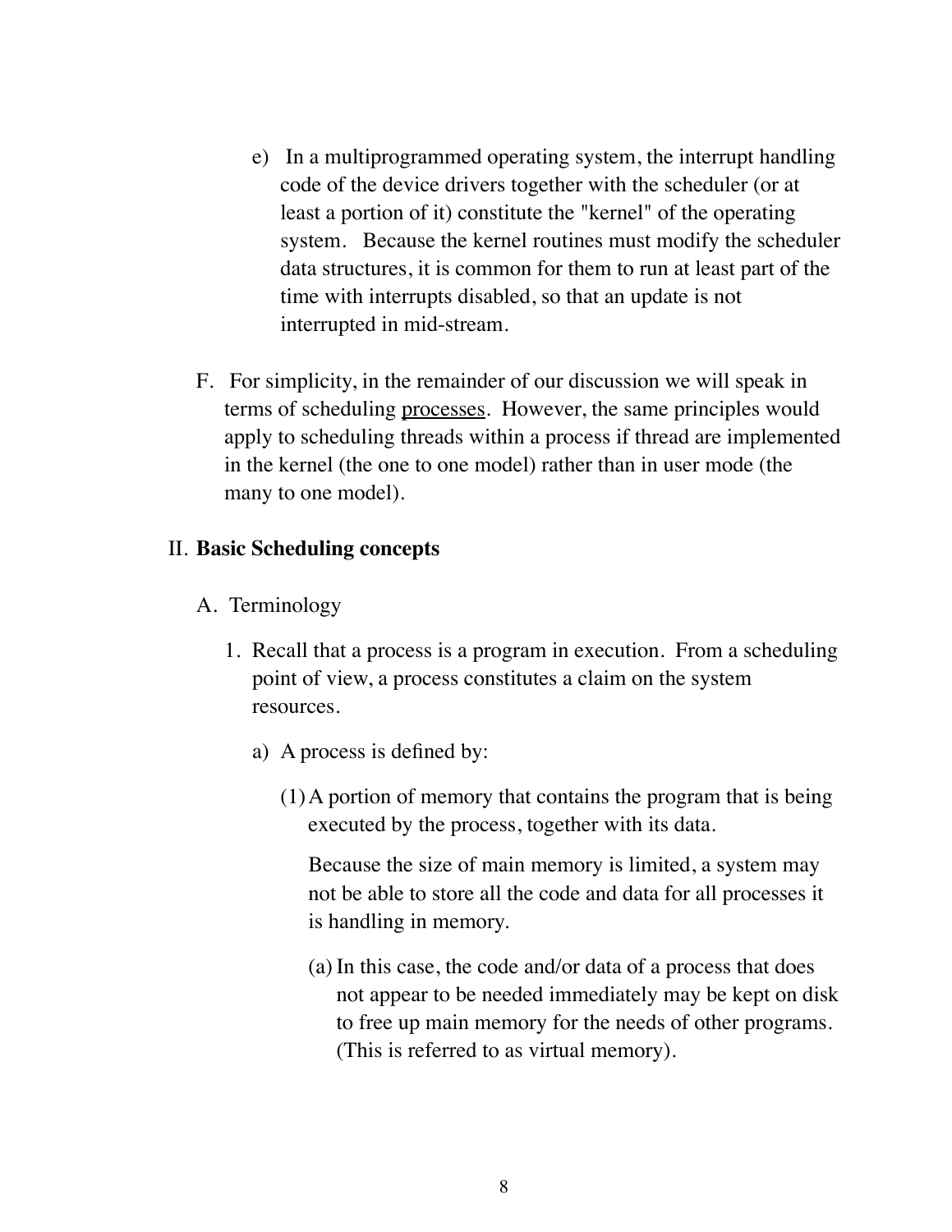(b)If a process appears to be waiting for an event that is expected to be a long time coming (e.g. interactive input from a user who has not input anything to a given program for a while), it may be desirable to swap the entire program out to "swap space" on disk to free up memory space for currently running programs.

However, because it takes a significant amount of time to transfer information between main memory and disk, it is necessary that processes that are likely to be run in the near future (or at least the portion needed immediately) be resident in main memory.

(2)The contents of the CPU registers used by the process (including the PC which determines which instruction in the program is to be executed next.

In the case of a running process, the values are actually present in the registers of the CPU. For ready processes, they are kept in the PCB of the process in main memory.

When a new process is run in place of the previous one, it is necessary to copy the CPU registers for the process that was running to its PCB, and to copy to the CPU registers the values stored in the PCB of the process that is about to run. This is referred to as a "context switch", and does require enough time to make it important to avoid unnecessary context switches.

(3)A state. From the standpoint of the scheduler, the state transitions of a process may be pictured as follows: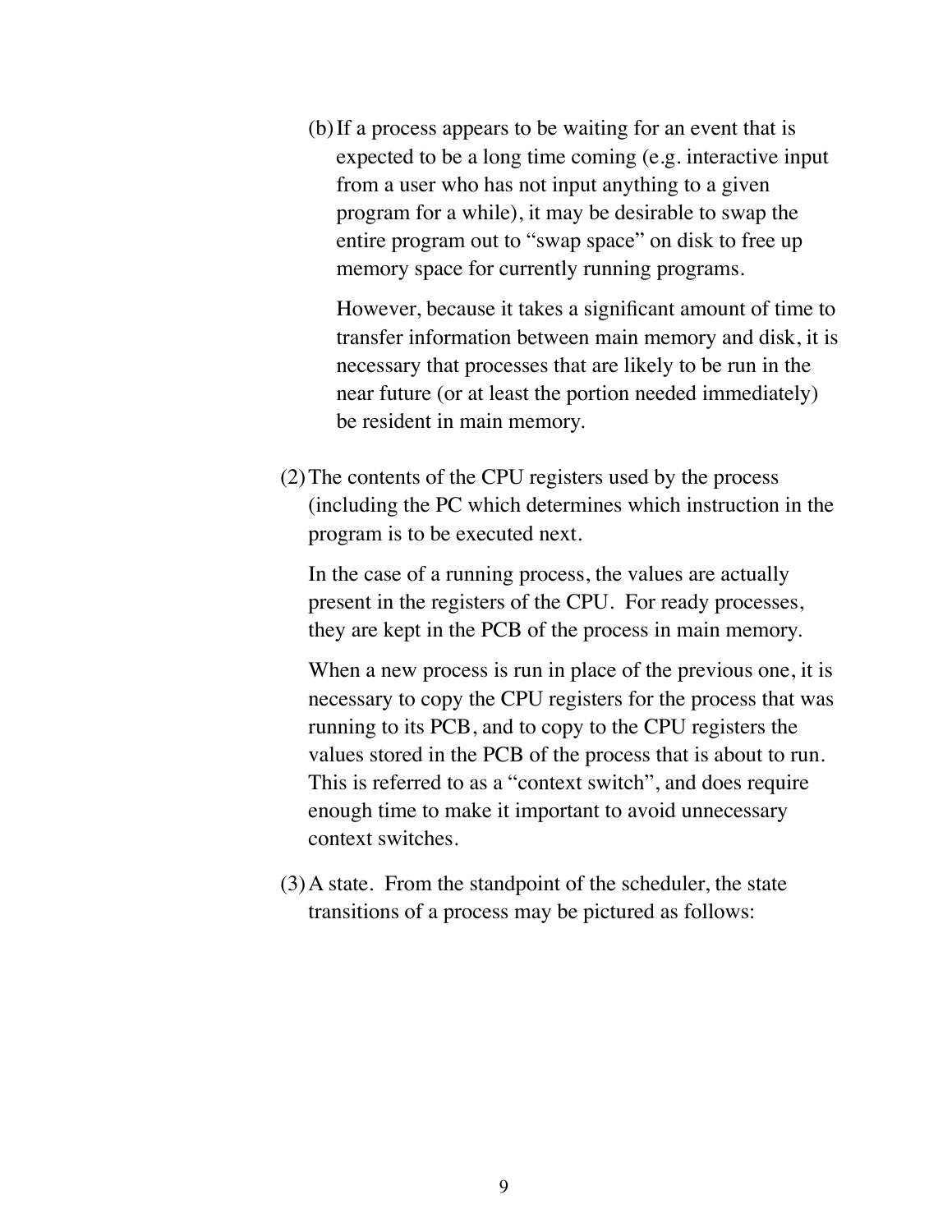

#### PROJECT

Note that the operation of giving a process the CPU (so it becomes the running process) is called "dispatching"; for this reason, the scheduler is sometimes called "the dispatcher".

- (4)We have already noted that the system keeps information about a process in a process control block (PCB). In addition to containing information about the process's memory allocation, registers, and state, the PCB will also contain appropriate information needed by the scheduler; the exact nature of this information will vary depending on the scheduling algorithm being used, of course.
- 2. A scheduler uses a number of lists called queues to keep track of processes waiting to use various resources: the CPU, disks etc.
	- a) In the context of schedulers, we use the term "queue" in a broader sense than the way we defined it in Data Structures.
		- (1)An operating system scheduler queue may be managed using a FIFO discipline, but often uses some other ordering mechanism such as some sort of priority scheme.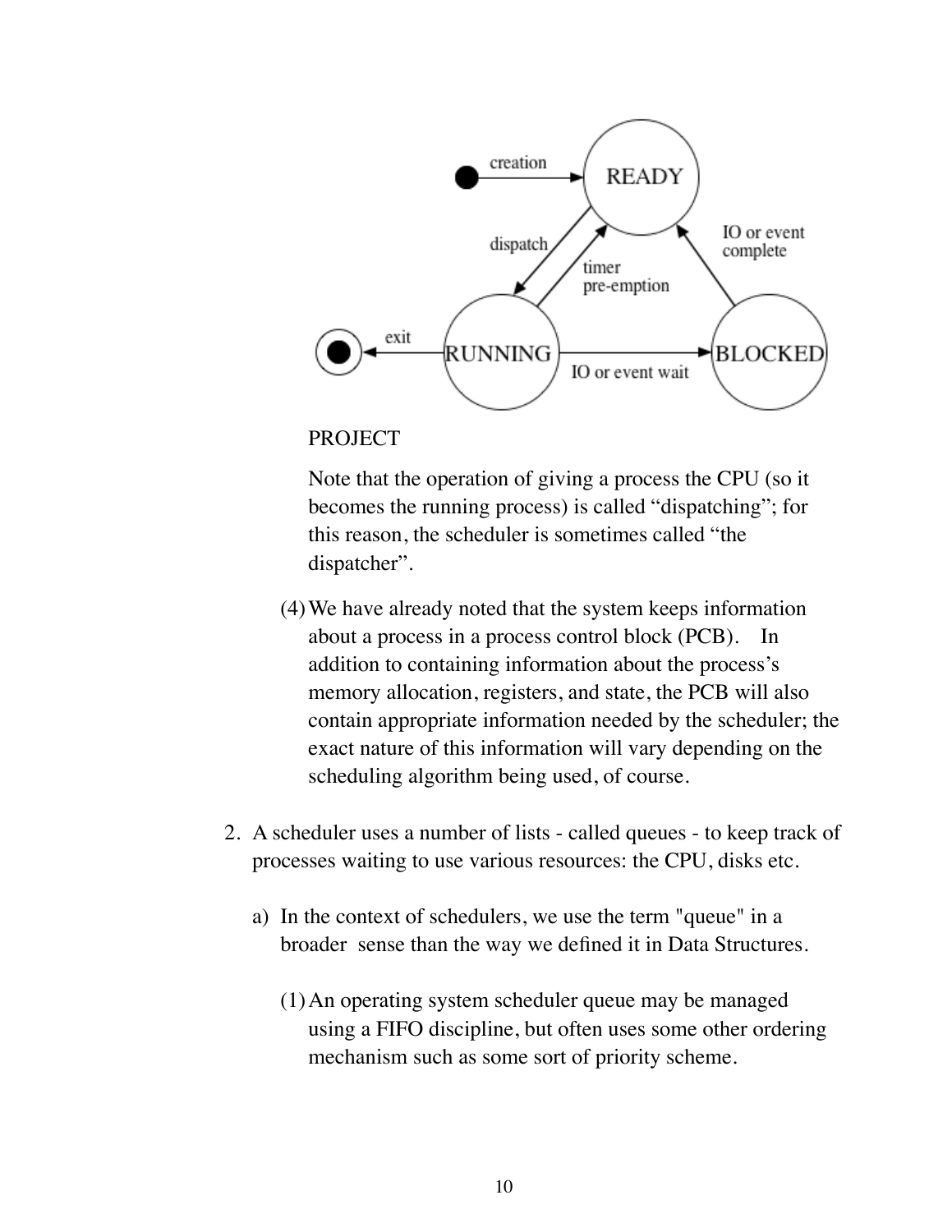- (2)In fact, a scheduler queue may be a fairly complex data structure composed of a number of lists - we'll see examples of this shortly.
- b) In the case of the CPU, the queue is called the ready list and contains all the ready processes that are not currently running.
- c) In addition, queues may be associated with various IO devices that (such as disk) that may be accessed by more than one process at a time. (We will not discuss scheduling algorithms for these.)
- B. Types of schedulers: A multiprogrammed system may include as many as three types of scheduler:
	- 1. The long-term (high-level) scheduler admits new processes to the system.

Long-term scheduling may be necessary because each process requires a portion of the available memory to contain its code and data.

- a) This is typically used on batch systems, but is less common on timeshared systems or single user systems.
- b) In a batch system, a long term scheduler may attempt to achieve a good balance (job mix) between compute-bound and IO bound jobs. Ideally, the job mix would include 1-2 compute bound jobs that can help maximize CPU usage, plus as many IO bound jobs as possible - preferably representing a good mixture of demands on the various shared IO devices.

Note that CPU time is wasted whenever the ready list is empty i.e. all jobs are in the wait state. Compute bound jobs are almost always ready and thus help ensure that little CPU time goes unused.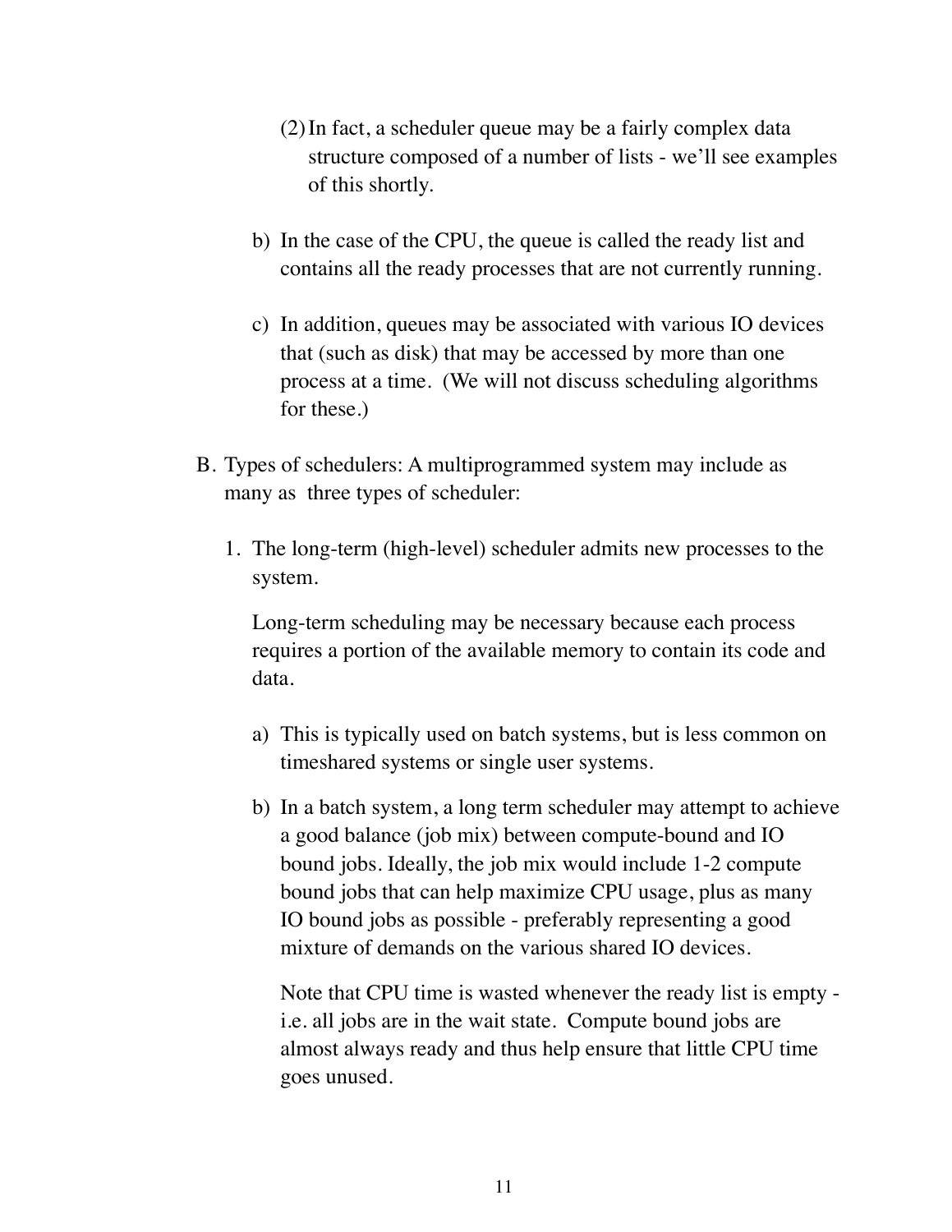2. Medium-term (intermediate) scheduling is controls which processes are actually resident in memory, as opposed to being swapped out to disk.

The need for swapping may arise in two ways:

- a) In a batch system, the long-term scheduler may admit more users or in a time-shared systems more users may try to use the system than can all fit in memory, . However, since time-shared processes are characterized by bursts of activity interspersed with periods of idleness while the user thinks or takes a break, the medium-term scheduler can swap-out temporarily inactive processes. As soon as new input arrives from the user, the process can be swapped back in and another process swapped out.
- b) In any kind of system, a sudden increase in the memory requirements for one process can make it necessary to either swap out the process that wants to grow until space is available for it or swap out another process to make room for it.
- c) Note that the medium-term scheduler only swaps out processes when it has too. Ideally, swapping should only occur when the usage level on the system is very high. Often, the onset of swapping brings a noticeable decrease in system performance hence the advice that one can often improve the performance of a sluggish system by buying more memory!
- 3. The short term scheduler determines the assignment of the CPU to ready processes. The rest of our discussion will focus on this kind of scheduling.
- 4. Summary: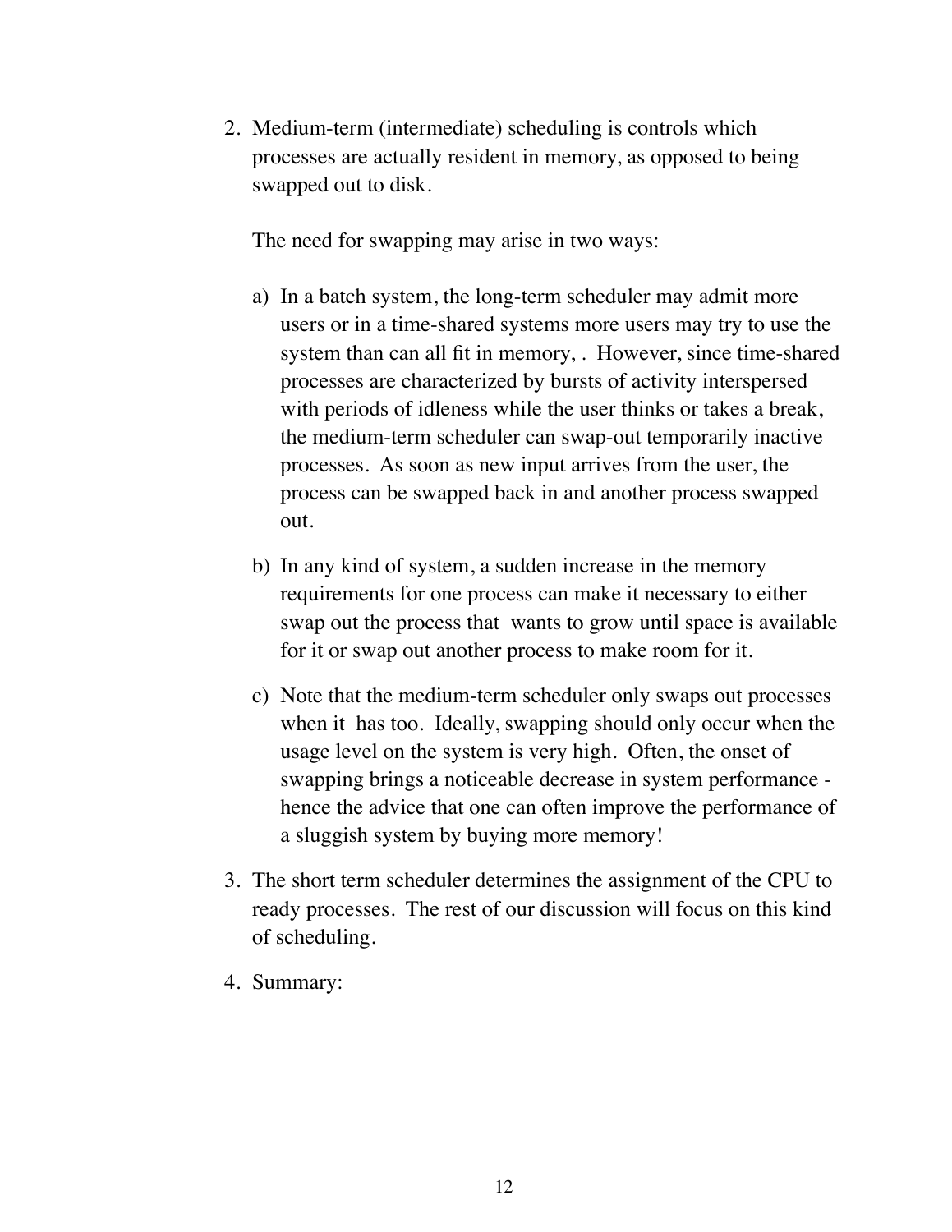

PROJECT Types of scheduler

Note on frequency of execution:

- a) A long-term scheduler is executed infrequently only when a new job arrives. Thus, it can be fairly sophisticated. (Longterm schedulers are generally only found on batch systems)
- b) A medium-term scheduler (if it exists) is executed more frequently. To minimize overhead, it cannot be too complex.
- c) A short-term scheduler is executed very frequently whenever any IO request occurs, and often when one completes, as well as possibly when a timer interrupt occurs Thus, it must be very fast. On some machines, it is common to find hardware support for certain scheduler functions to help out.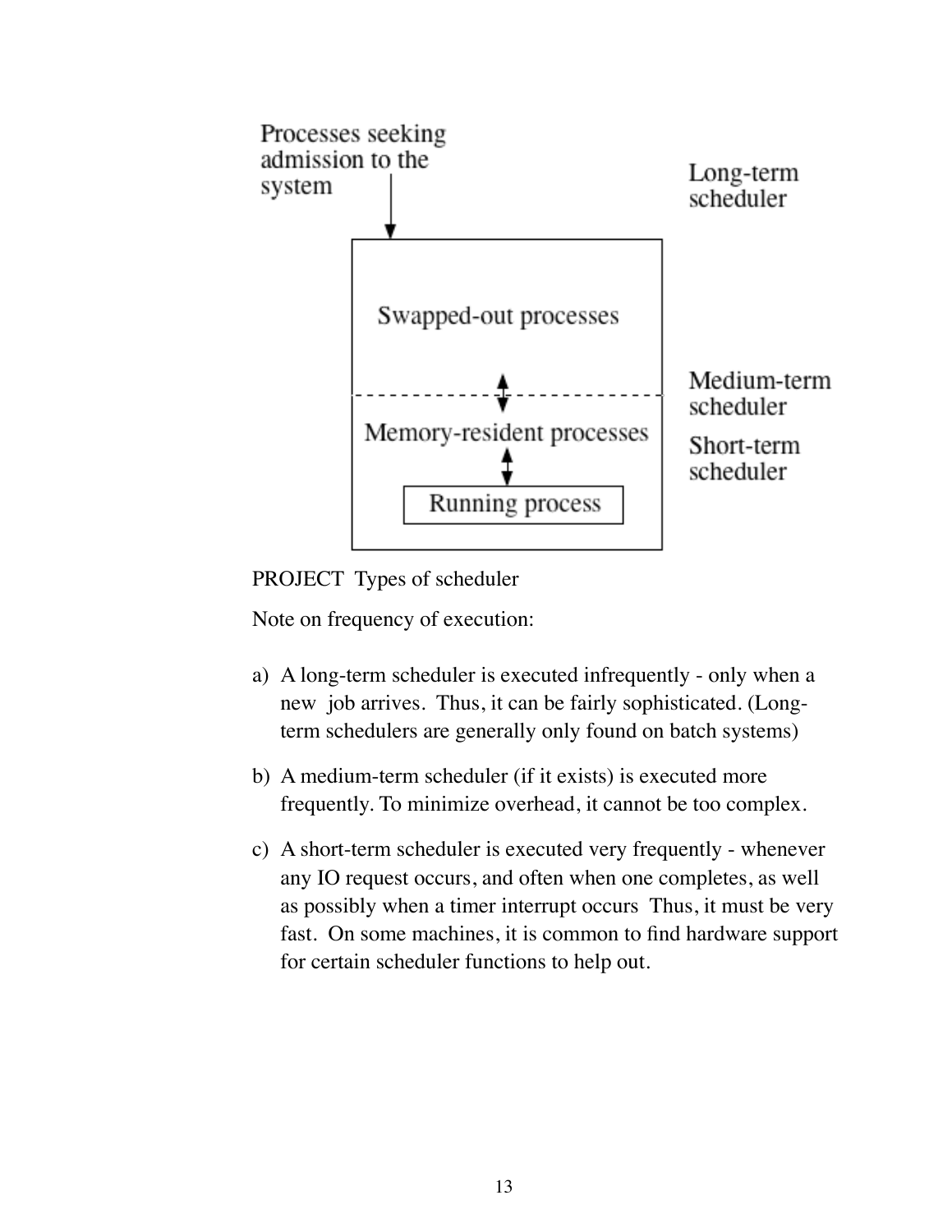## III.**Scheduling Algorithms**

A. Scheduling algorithms can be classified in two different ways:

- 1. First-come-first-served type algorithms vs priority algorithms.
	- a) Under a first-come first-served scheme, a queue (in the operating systems sense) is indeed a queue in the data structures sense.
	- b) As we shall see, it is often desirable to use some sort of scheme in which each process has a priority assigned to it. In a priority scheme, the highest priority ready process is selected; in the case of equal priorities, FCFS is used to resolve ties. (Note we can think of FCFS as the degenerate case of a priority scheme in which all processes have the same priority.)

Priorities can be

- (1)Externally assigned
	- (a) On the basis of the type of process:
		- i) Timeshared systems may allow batch processes to run as background processes with lower priority. Thus, the system gives priority to interactive users, but uses otherwise unused CPU cycles for batch processes.
		- ii) Real-time systems may allow non realtime processes to run, but give priority to real-time processes which may be idle for much of the time, but have get all the CPU resources they need when they need the CPU.
	- (b)On the basis of payment for service. If computer time is being sold to outside users, multiple classes of service may be provided, with higher priority for higher billing.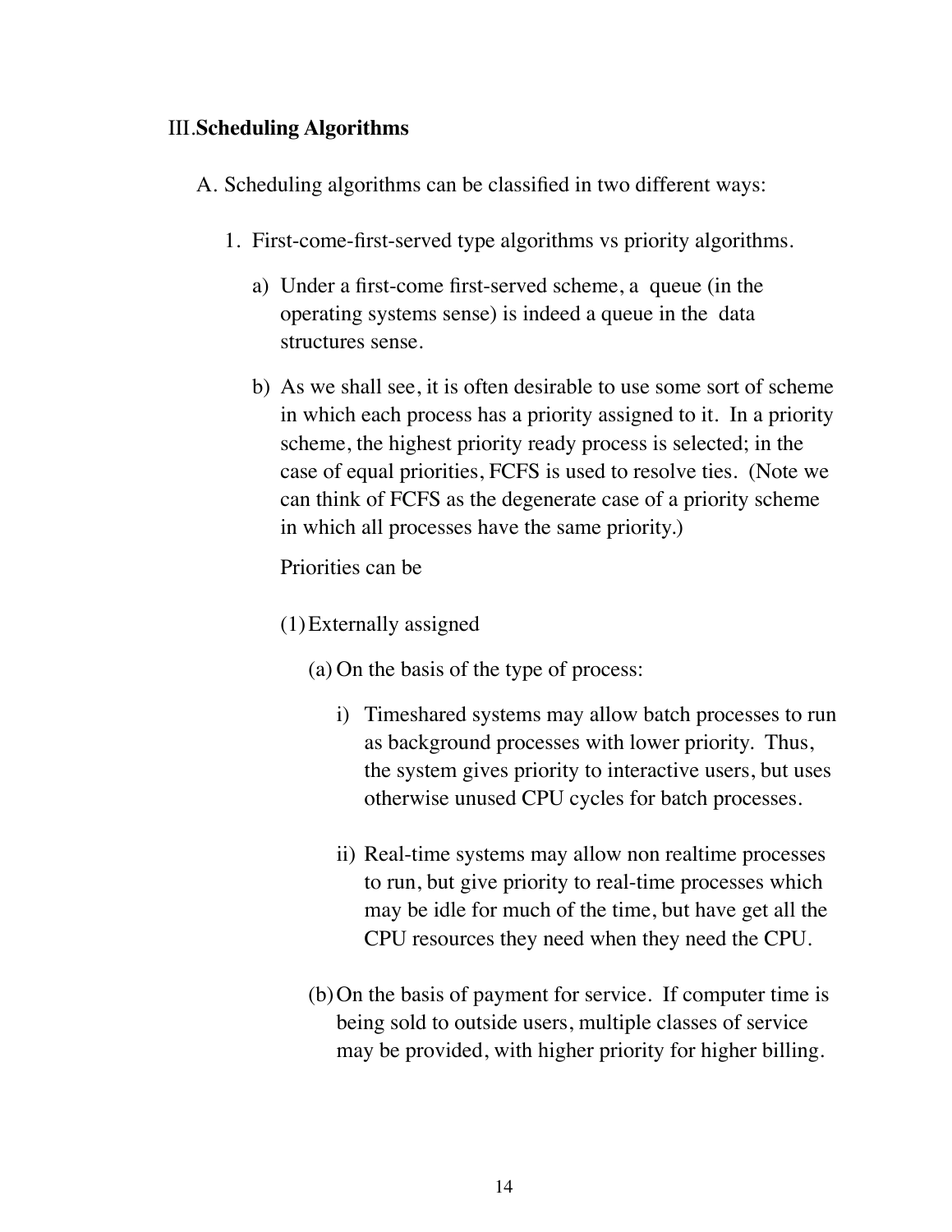This doesn't seem to be particularly relevant now, but could become much more relevant as "Cloud computing" catches on.

(c) On the basis of the user voluntarily choosing a lower priority.

SHOW UNIX man page for nice

- (2)Internally computed by some algorithm that seeks to maximize one or more performance characteristics. (We'll discuss some of these below)
- (3)Note that external priorities are typically static i.e they are determined before a process is started - while internal priorities are typically dynamic - i.e. they are computed as the process is running, based on its behavior
- (4)Also possible is some combination of external and internal priorities.
- 2. Non-preemptive vs preemptive schemes.
	- a) In a non-preemptive scheme, once a process has been granted the CPU, the simplest approach is allow the process to continue using the CPU until it voluntarily yields the CPU - eg by requesting an IO transfer. Of course, IO interrupts may steal the CPU from time to time; but after each interrupt, control passes back to the process that was running when it occurs. This is called a non-preemptive approach.
	- b) In a preemptive scheme, a running process may be forced to yield the CPU (thus returning to the ready list) by an external event rather than by its own action. Such external events can be either or both of the following kinds: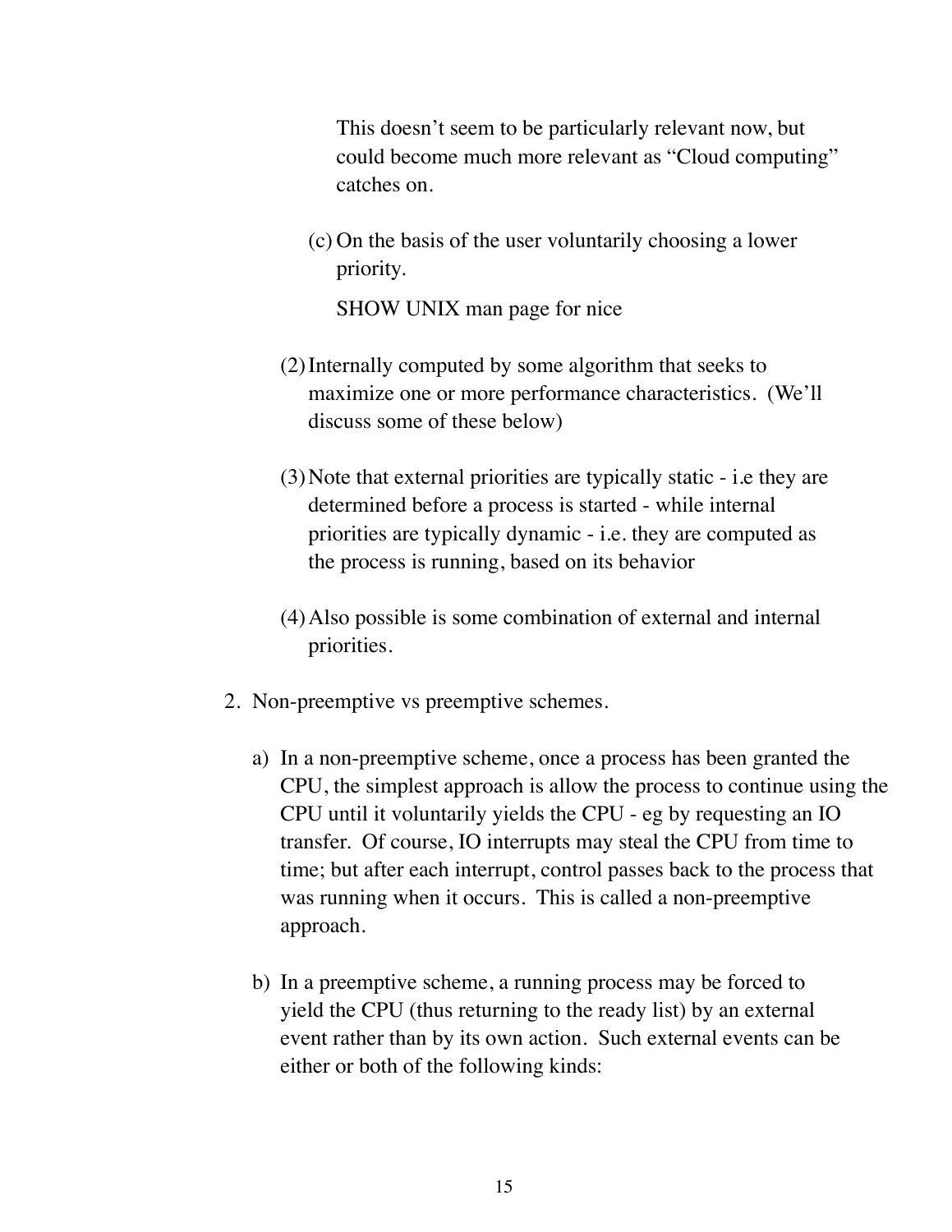- (1)Timer pre-emption. When a process is dispatched (given the CPU), some algorithms assign a time quantum which represents the amount of time the process is allowed to run without blocking. If the process still hasn't yielded the CPU of its own accord at the end of the time quantum, then it is pre-empted in favor of some other ready process.
- (2)Priority pre-emption (in a scheme that uses priorities) When a higher priority process enters the system from outside or a higher-priority process that was in the blocked state becomes ready as the result of an IO interrupt that moves a formerly waiting process to the ready list, the currently running process may be preempted in favor of this higher priority process.
- (3)While these two sorts of pre-emption is similar, it is helpful to distinguish them because some algorithms use one sort of preemption but not the other.
- B. Probably the simplest scheduling algorithm is straight first-come firstserved (FCFS).
	- 1. This is a non-priority, non-preemptive algorithm. For reasons we shall soon see, it is rarely used for short-term scheduling, but it can be used for long-term scheduling and also provides a foundation for understanding other algorithms.
	- 2. In the case of short term (CPU) scheduling, the basic idea is this
		- a) a queue of ready processes is used called the ready list.
		- b) Whenever the CPU becomes available because the running process yields it by blocking or terminating, the first process on the ready list is removed and given the use of the CPU for as long as it needs it (i.e. until it blocks or terminates).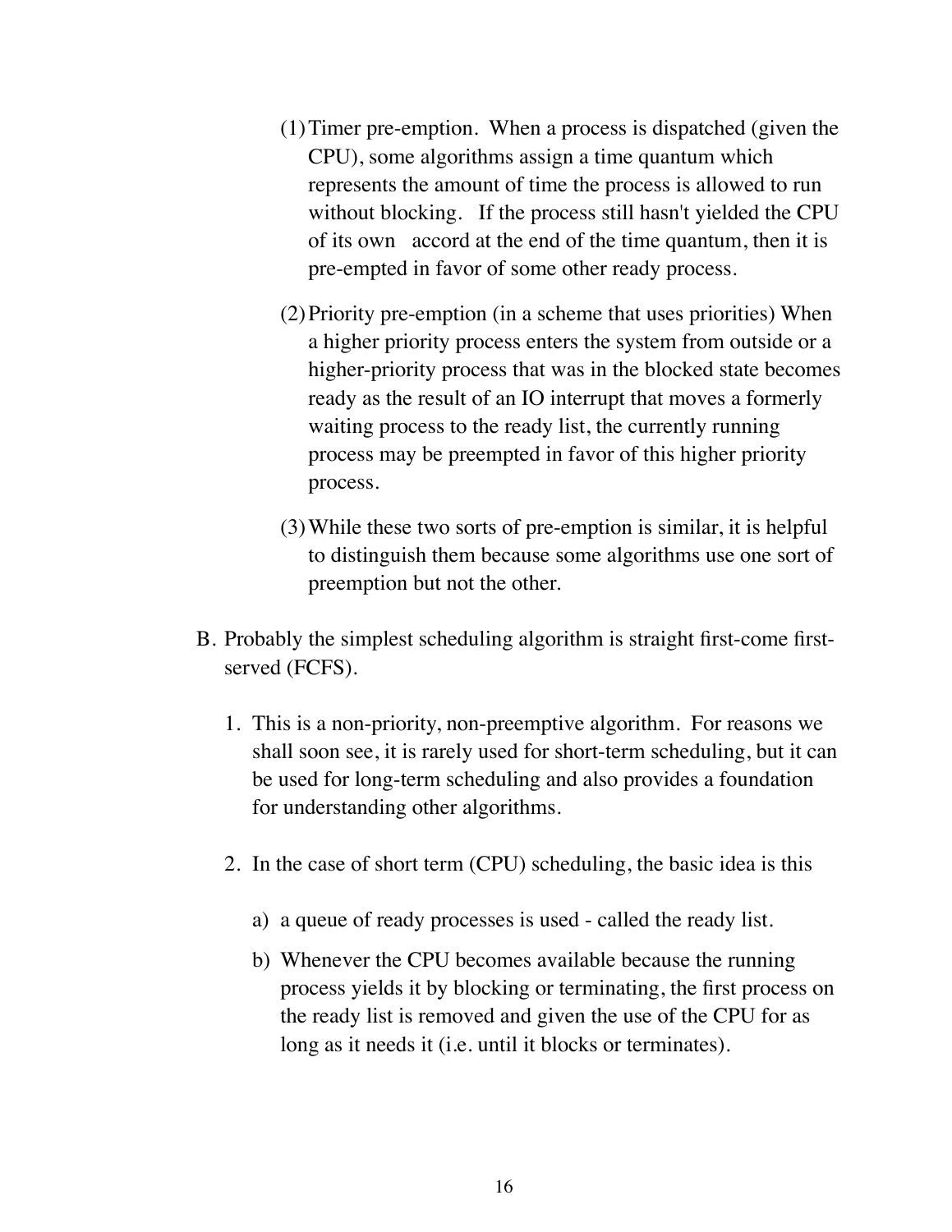- c) When a new process enters the system or a blocked process becomes ready, it is placed at the end of the ready list - to be given the CPU when its turn comes.
- 3. Evaluation
	- a) The obvious strength of this algorithm is its simplicity
	- b) But it has significant weaknesses.
		- (1)On a system that has a mixture of CPU-bound and IO-bound processes, this scheme would exhibit a bias toward one type of process. Which type, and why?

ASK

- (a) It is biased in favor of CPU Bound processes, because CPU bound processes typically need few but long CPU bursts, while IO bound processes typically need many but short CPU bursts - so IO bound processes will have to wait for the CPU more often.
- (b)DEMO: Scheduler demo with file FCFS.params
- (2)A second problem related to this is that while this algorithm will keep the CPU fairly busy if system load is high, it tends not to make good use of IO devices. (Note in demo)
- C. One way to address the problem of FCFS's bias in favor of CPUbound processes is to use an internal-priority algorithm known as shortest job first (SJF).
	- 1. The name comes from the fact that this algorithm was first used for long-term scheduling. In a batch environment, users might be required to give an upper bound on the total CPU time needed for a job. (If a job exceeded this upper bound, it would be terminated something which tended to discourage low balling an estimate!)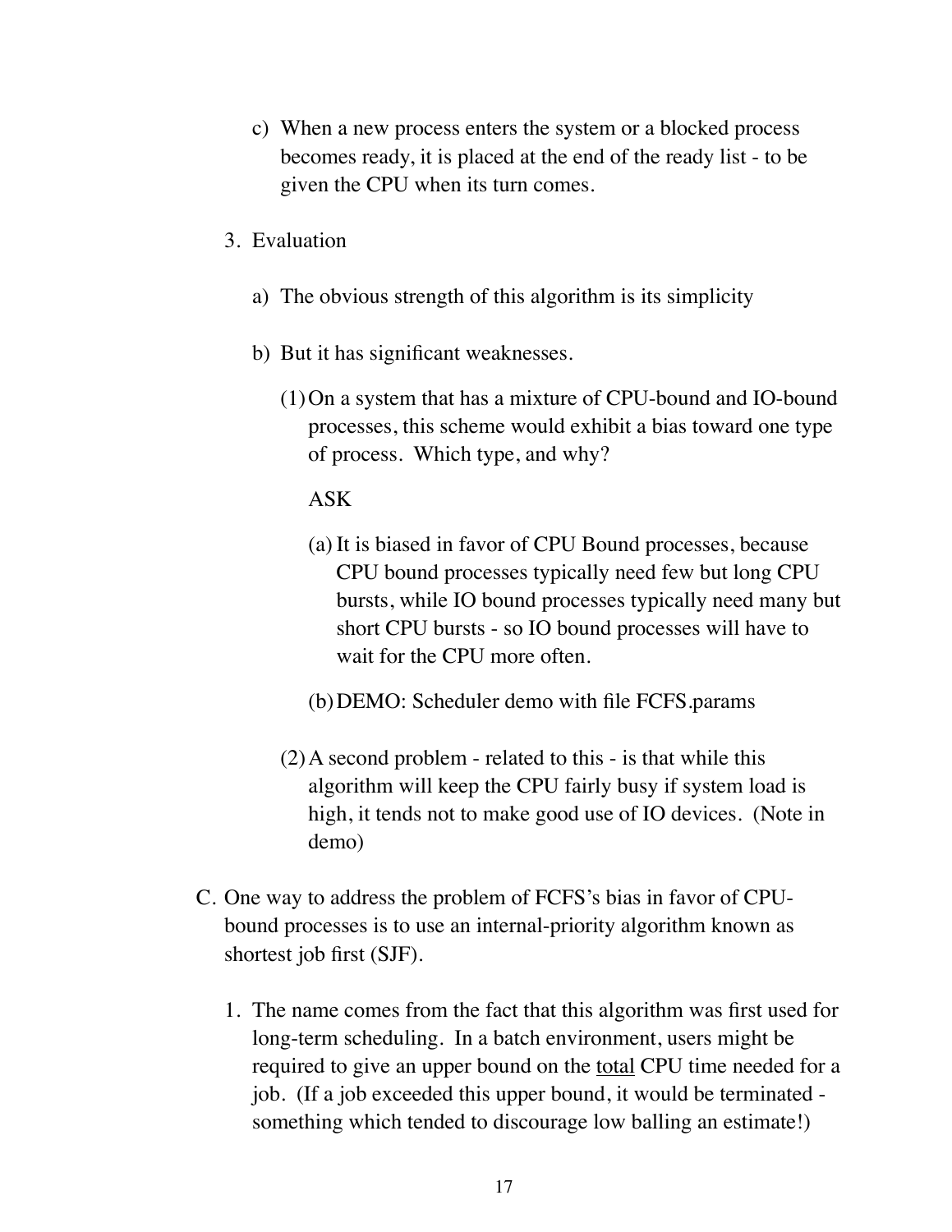2. For short-term scheduling, priority is based on inverse order of CPU burst length.

Of course, this raises a question - how can CPU burst length be known?

- 3. The answer is that, while the time needed for a given CPU burst cannot be known ahead of time, it is possible to make a good estimate based on the past behavior of the process
	- a) One approach is to simply keep track of the total CPU time used so far by a process, and the total number of CPU bursts received so far. Then the estimated time of the next burst is simply total time / number of bursts.
	- b) A better approach, known as exponential averaging. is both simpler to calculate and takes into account the fact that burst lengths may vary over time as the process moves through various phases of activity, though not too widely from one burst to the next.
		- (1)A process's estimated burst duration is a weighted average of:
			- (a) The predicted duration of its last burst (which incorporates information about its long term history)
			- (b) the actual duration of its last burst.
		- (2)The formula that is used is

 $t_{n+1}$  predicted =  $\alpha * t_n$  actual +  $(1 - \alpha) * t_n$  predicted (where alpha  $(\alpha)$  is a parameter between 0 and 1 that determines the relative weight given to the two terms.)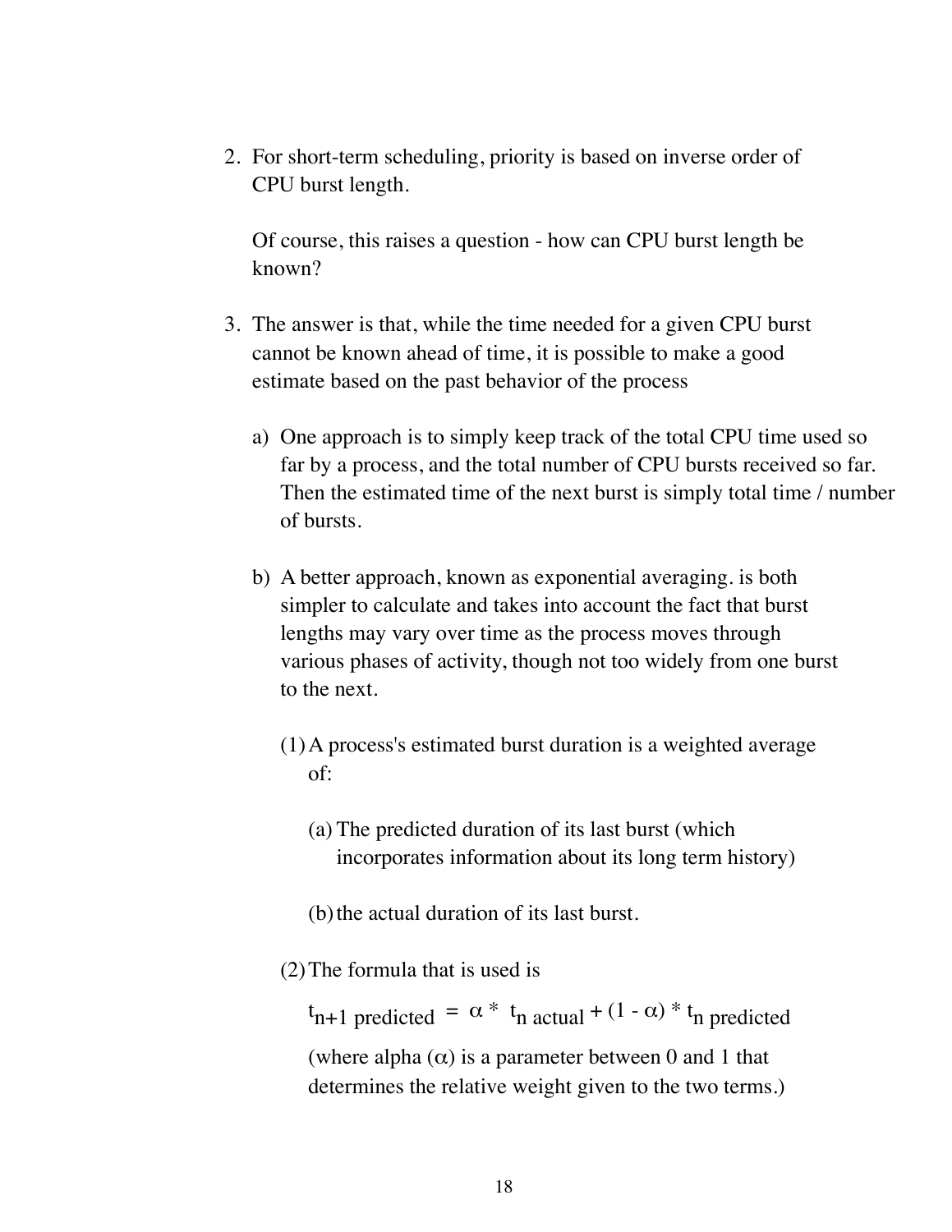(3)The name "exponential averaging" comes from the way this computation ends up treating the past history of the process. For example, using the above with  $\alpha = 0.5$ , we get

$$
t_{n+1 \text{ predicted}} = \alpha * t_n \text{ actual} + (1 - \alpha) * t_n \text{ predicted}
$$
\n
$$
= .5 * t_n \text{ actual} + .5 * t_n \text{ predicted}
$$
\n
$$
= .5 * t_n \text{ actual} + .25 * t_{n-1} \text{ actual} + .125 * t_{n-2} \text{ actual} + ...
$$
\n
$$
= \sum (0.5)^{n-i+1} * t_i \text{ actual}
$$
\n
$$
i = 0
$$

(4)Note that this can be easily implemented in software (without needing to actually keep a complete history of burst lengths). In each PCB we store the predicted value for the current burst. When the burst terminates, we can simply update the estimate. In the case where we use  $\alpha = 0.5$ , we can simply add in the actual value and then shift the result right one place  $=$  dividing by 2.

#### 4. Evaluation

- a) It can be shown that SJF minimizes average turnaround time since moving a shorter job ahead of a longer job decreases the turnaround time for the shorter job more than it increases the turnaround time for the longer job.
- b) However, in an environment where there are many IO bound processes, it becomes possible for IO bound processes to starve CPU bound processes.

DEMO: Scheduler with SJF.params

(Note: demo does not attempt to deal with waiting for IO devices - the average IO time presumably includes any waiting needed.)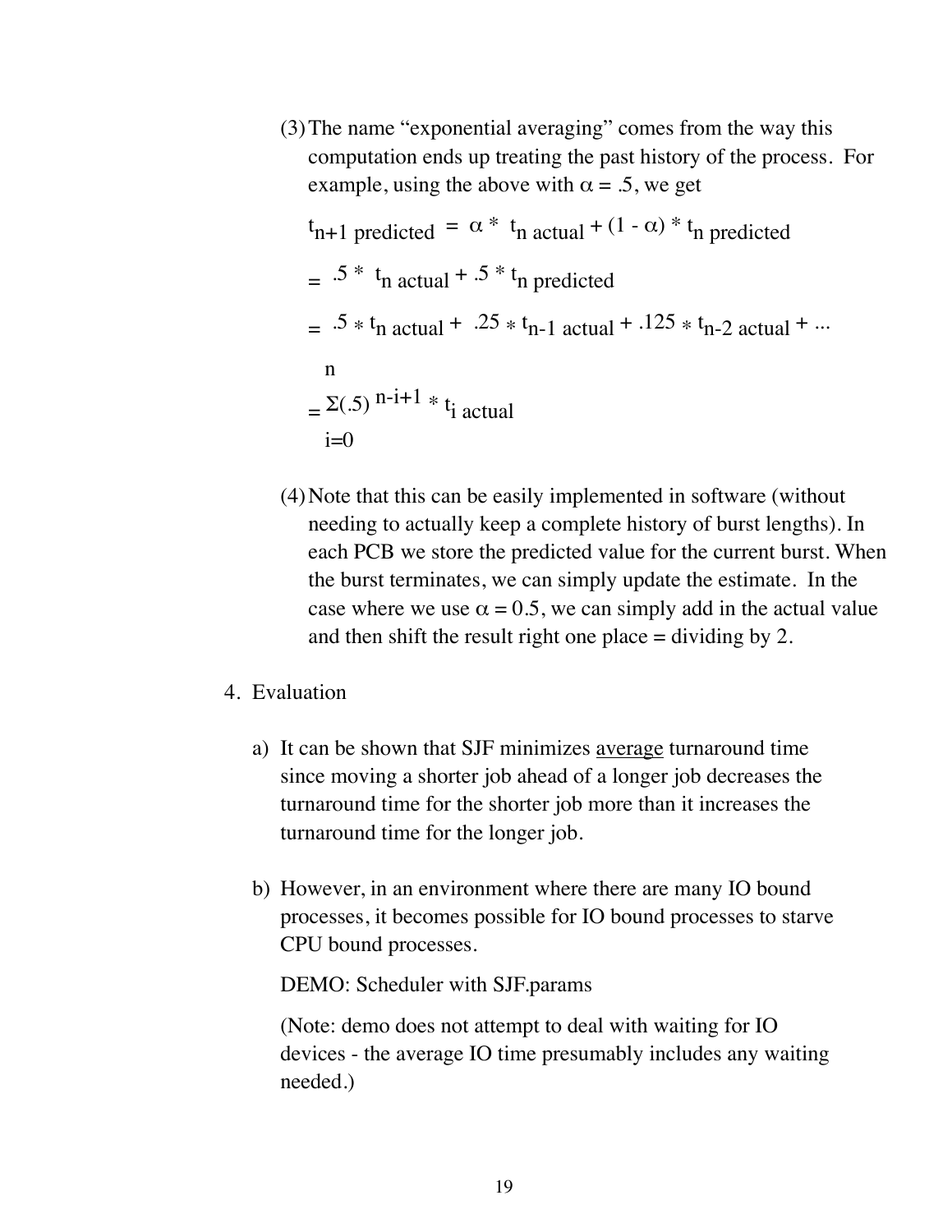5. It is also possible to create a preemptive variant of this scheme in which a blocked process using shorter burst lengths that becomes ready is allowed to preempt a process with longer burst lengths that is currently running.

Demo: Scheduler with PreemptiveSJF.params - note slightly better performance

- D. It is also possible to use a straight priority scheme, based on external priorities, with or without preemption.
	- 1. When the time comes to choose a process to run, instead of choosing the first process to have arrived, we might choose the highest priority process, based on external priorities.
	- 2. Of course, this runs into the problem of potentially starving low priority processes.
		- a) There is a tale possibly apocryphal that when an early system that used priority scheduling was shut down after many years of operation, a low priority job was found that had been in the queue for several years but was never run!
		- b) Whether this story is true or not, less extreme starvation of low priority processes is certainly a possibility.
		- c) This problem is typically addressed by using some sort of aging scheme in which a low priority process's priority is increased gradually based on its waiting time, so that it will eventually be chosen to run. We will look at a particular variant of this shortly.)
	- 3. Again, it is possible to create a preemptive version of this approach.
	- 4. It is also possible to combine this approach with some adjustment of the external priority based on the behavior of the process - e.g.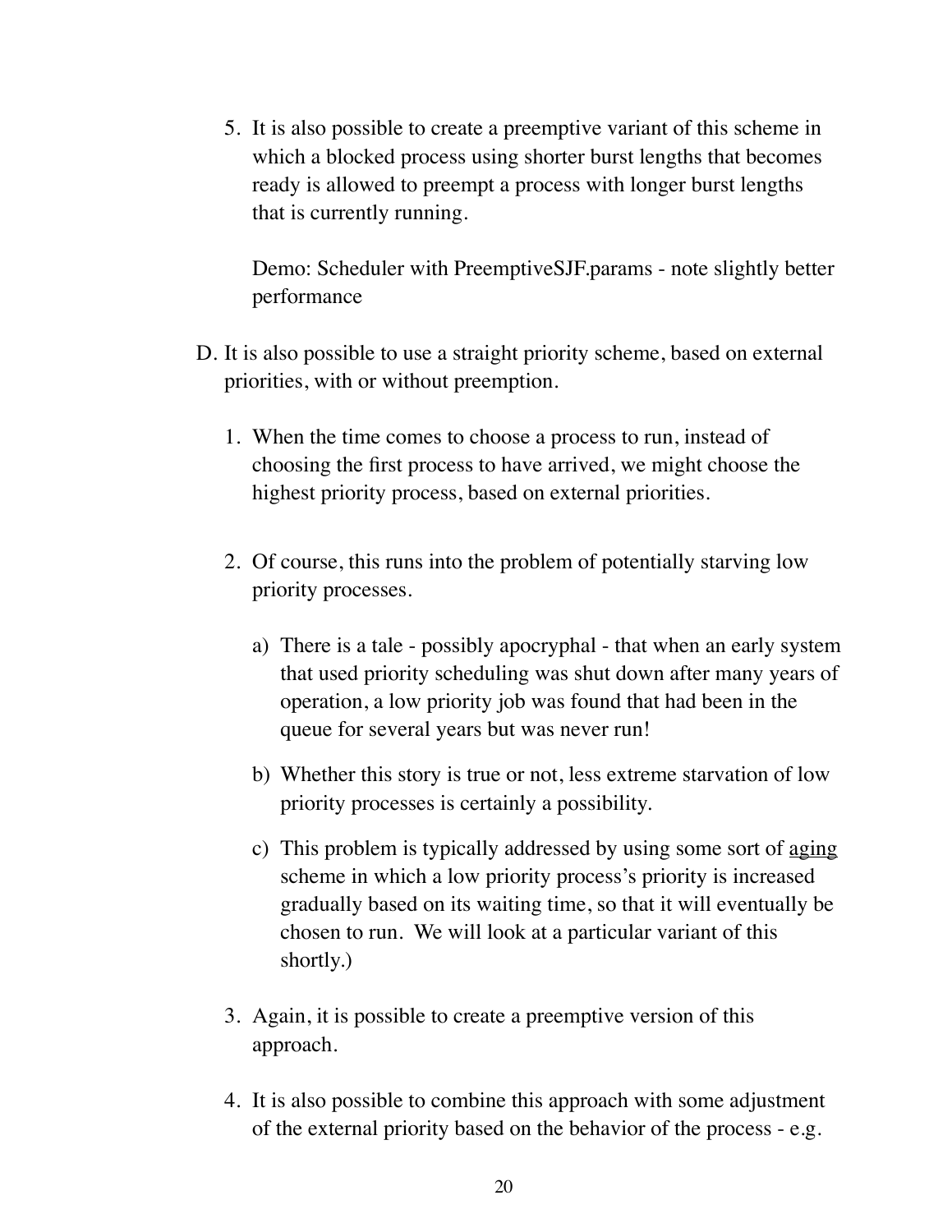- a) A process's priority may be adjusted upward or downward based on its burst length behavior.
- b) A process that has just been swapped into memory by the medium term scheduler may be given increased priority for access to the CPU and/or for protection against being swapped out, so as to not waste the investment involved in swapping it in.
- c) A process that is using an otherwise under-utilized resource may be given increased priority.
- E. An approach that is used quite widely is called round-robin (RR). In its basic form it is a non-priority scheme using just timer preemption.
	- 1. This scheme is similar to FCFS, with one important difference: Whenever a process is given the CPU, it is allowed to keep it only for a fixed period of time called the time quantum. If a process does not voluntarily yield the CPU in this time (by becoming blocked or terminating), the CPU is taken away from it and given to the next ready process, while it is placed at the end of the ready list.
	- 2. This algorithm tends to be more balanced in its treatment of IO bound and CPU bound processes.

DEMO: Scheduler run with RR.params

- 3. While basic round robin uses just timer preemption, it can be extended to use external priorities and possibly priority preemption as well.
	- a) When a process is chosen to run, the highest priority ready process is chosen, rather than the next in line as in FCFS.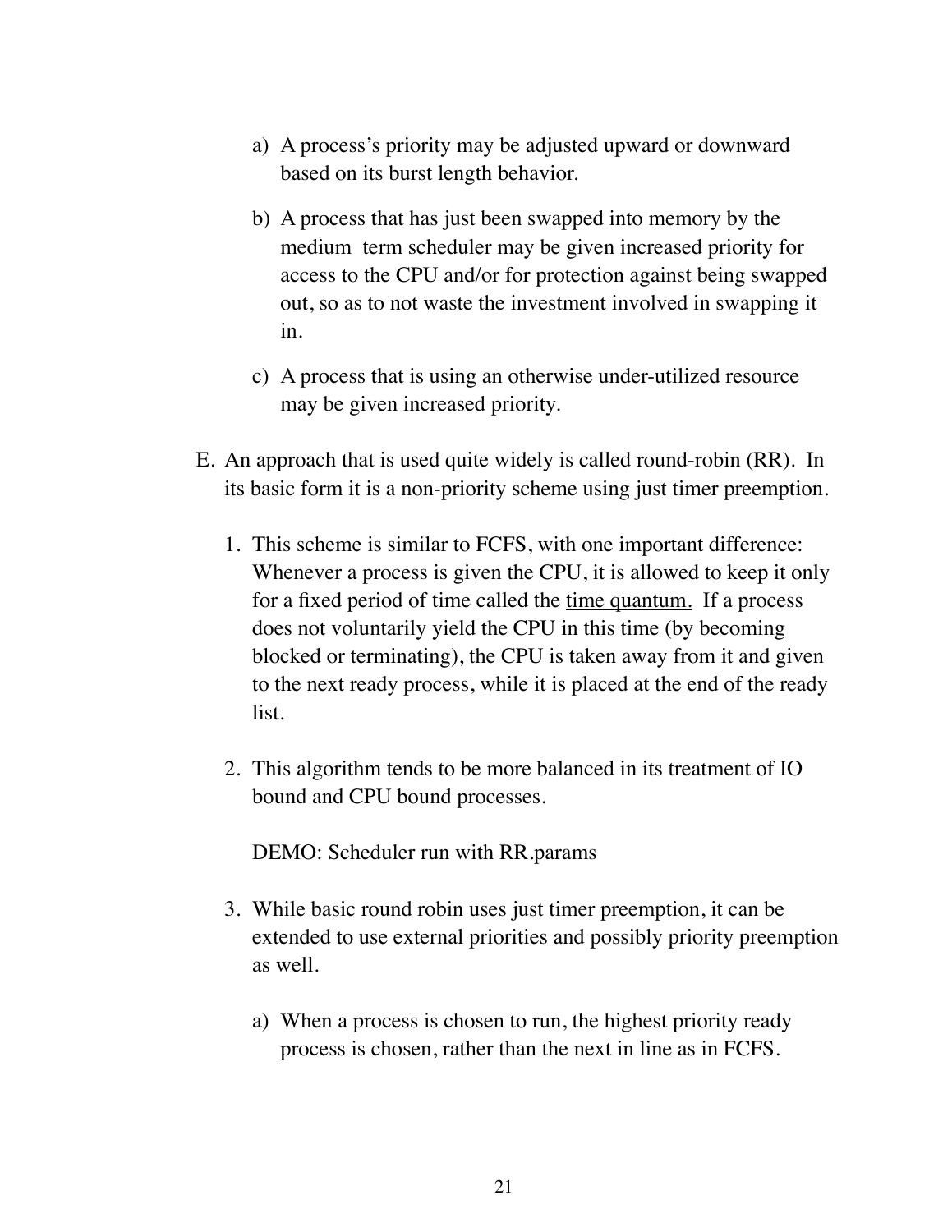- b) When a blocked process becomes unblocked, it may be allowed to preempt the running process if the running process has lower priority. (This is in addition to timer preemption resulting from using up a time quantum).
- c) Of course, one problem to be faced when external priorities are used is this: if a high priority process is pre-empted due to a time quantum expiration, then how is the next process to run selected? If we simply take the highest priority ready process, then we would simply select the process that was just preempted since, by assumption, if it was running then it was the highest priority running process!
	- (1)Often we find that the majority of the processes on a system may have the same priority, especially if priorities are externally assigned. In this case, we use FCFS within a priority; so the pre-empted process is placed behind all other processes of the same priority in the queue.
	- (2)The priority of a pre-empted process may be reduced in some way to enable another process to get a crack at the CPU.
- F. An interesting approach that combines aspects of SJF and RR with a form of aging is called Highest Response Ratio Next (HRN).
	- 1. HRN is based on something called the response ratio. The response ratio of a process is define as

response ratio = (time waiting + service time) / service time

a) Clearly, the response ratio grows with waiting time.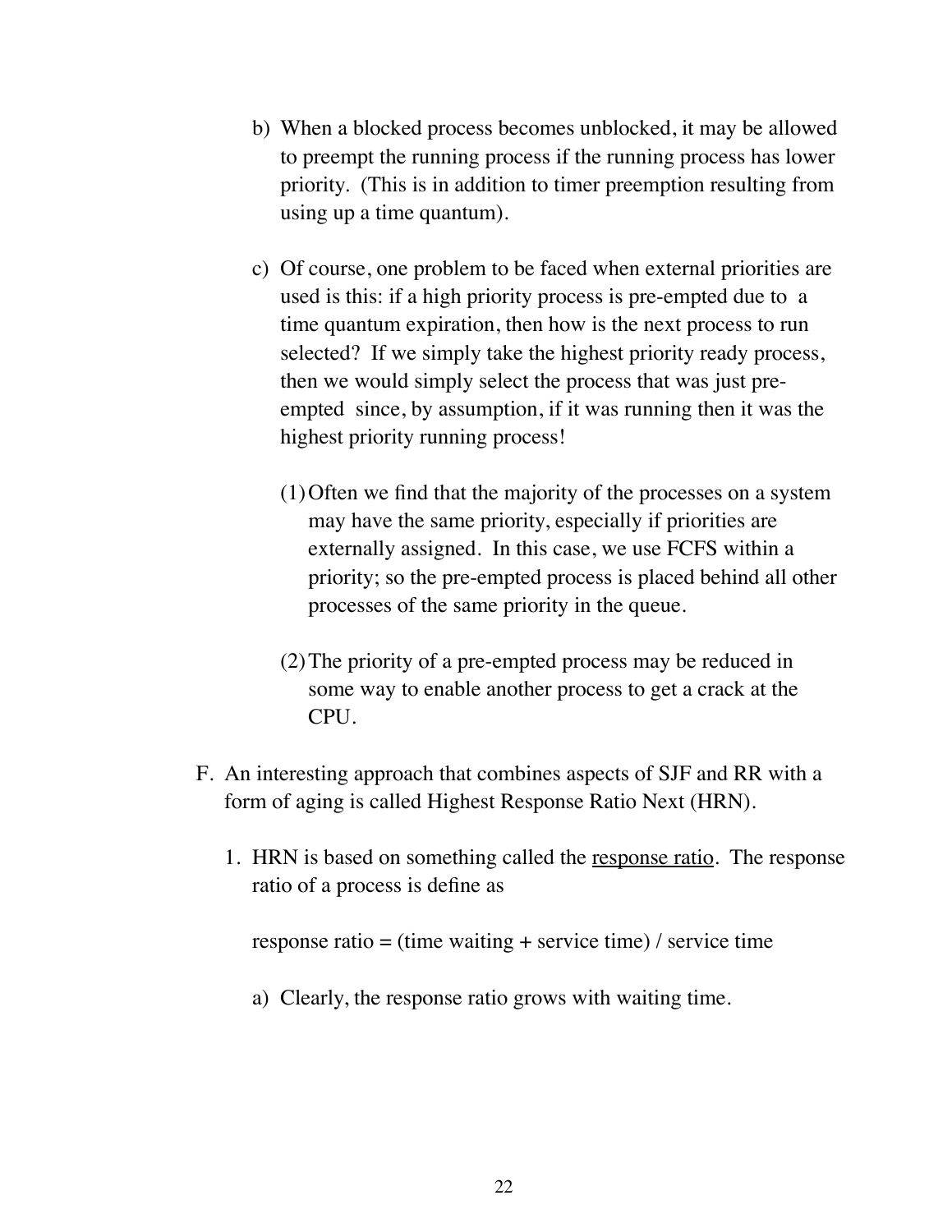b) However, for shorter service times, the response ratio increases more rapidly with time waiting.

For example, the following table contrasts how response ratio grows with waiting time for two processes, one with service time 1 and one with service time 5

| <b>Waiting time</b> | Response ratio<br>service time 1 | Response ratio<br>service time 5 |
|---------------------|----------------------------------|----------------------------------|
|                     |                                  |                                  |
|                     | 2                                | 1.2                              |
| 2                   | 3                                | 1.4                              |
| 3                   | 4                                | 1.6                              |
| 4                   | 5                                | 1.8                              |
| 5                   | 6                                | 2                                |
| 6                   |                                  | 2.2                              |
| 7                   | 8                                | 2.4                              |
| 8                   | 9                                | 2.6                              |
| 9                   | 10                               | 2.8                              |
|                     |                                  | 3                                |

c) Thus, the response ratio can be used as a priority, with greater values meaning higher priority This ends up doing two things:

(1)It gives priority to processes needing shorter CPU bursts, as in SJF.

- (2)It incorporates aging to avoid SJF's potential starvation problem.
- 2. HRN can also use RR-style time quantums. In this case, if a process uses up its time quantum, response ratios can be recalculated before deciding whether to give it more CPU time.
	- a) The running process's response ratio will have decreased because it has received more service time.
	- b) But the response ratio of all other processes will have increased because they have experience additional waiting time. DEMO
- 3. HRN can also use external priorities so that the priority of a process reflects some combination of an external priority and its calculated response ratio.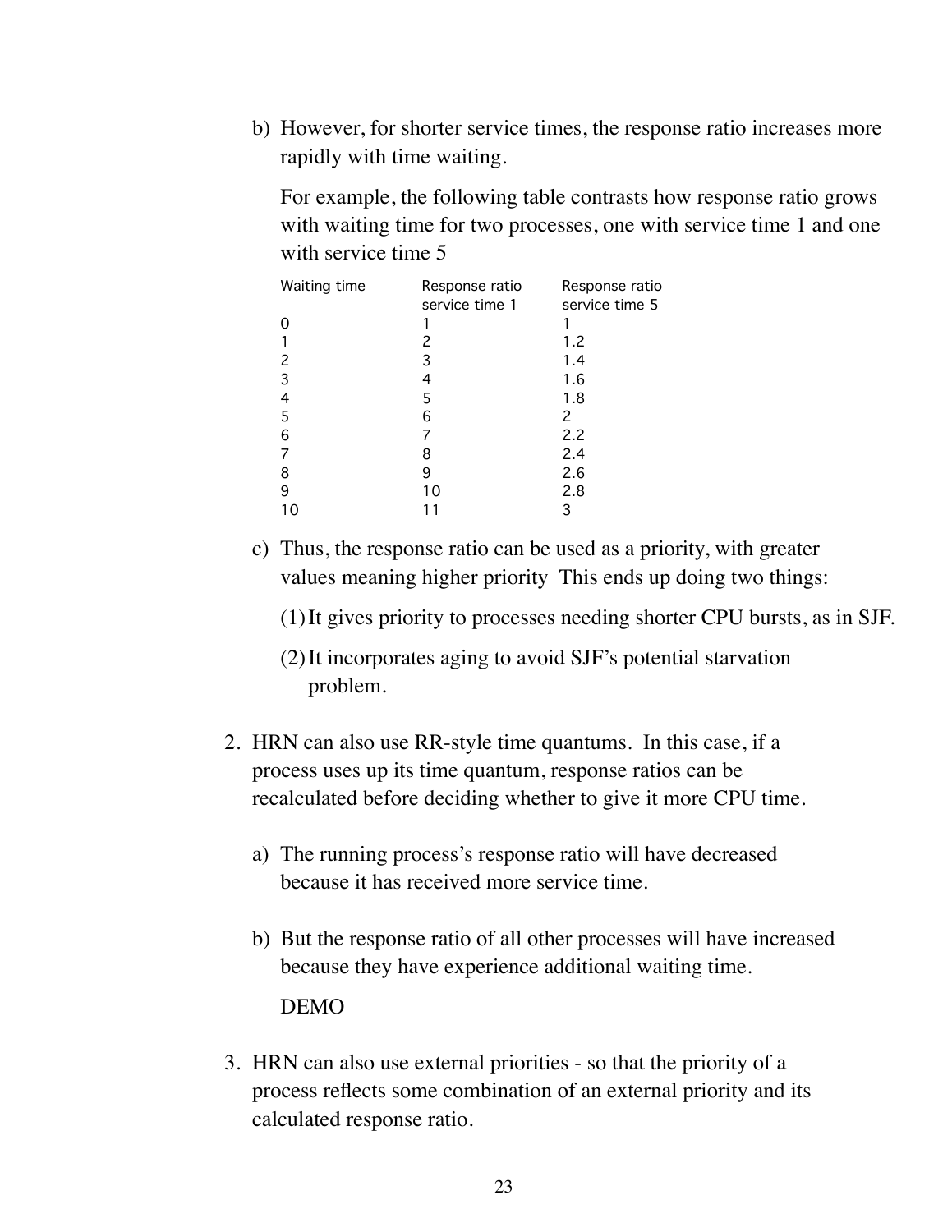#### IV.**Time quantum selection**

- A. We have noted that many scheduling systems use some form of timer interruption to keep a single process from hogging the CPU. A key design question is the length of the time quantum to be used.
	- 1. The main reason why this is an issue is that switching from running one process to running another process - known as context switching - can entail significant use of CPU time.
		- a) The actual actions that need to occur saving one process's set of registers in the PCB and loading another's - takes some time.
		- b) But the biggest impact may come from the memory system, due to the need to replace entries in cache memory and possibly even in main memory.
	- 2. If the time quantum is of magnitude comparable to the time needed for context switching, then the overhead of context switching will require an unduly high share of the processor cycles.

DEMO: Scheduler with RR.params - first with time lost to context change initial value  $(0)$ , then 1, then 5, then 10

- 3. If the time quantum is too long, then response time on a time shared system will begin to degenerate, and IO device usage will drop on any kind of system as IO bound processes are unable to get the CPU to start a new IO operation when the current one completes because a compute bound job has it.
- B. One textbook author suggests that one picture an operating system as having a dial on the front labeled "q" (for quantum). Suppose the dial is initially set at 0.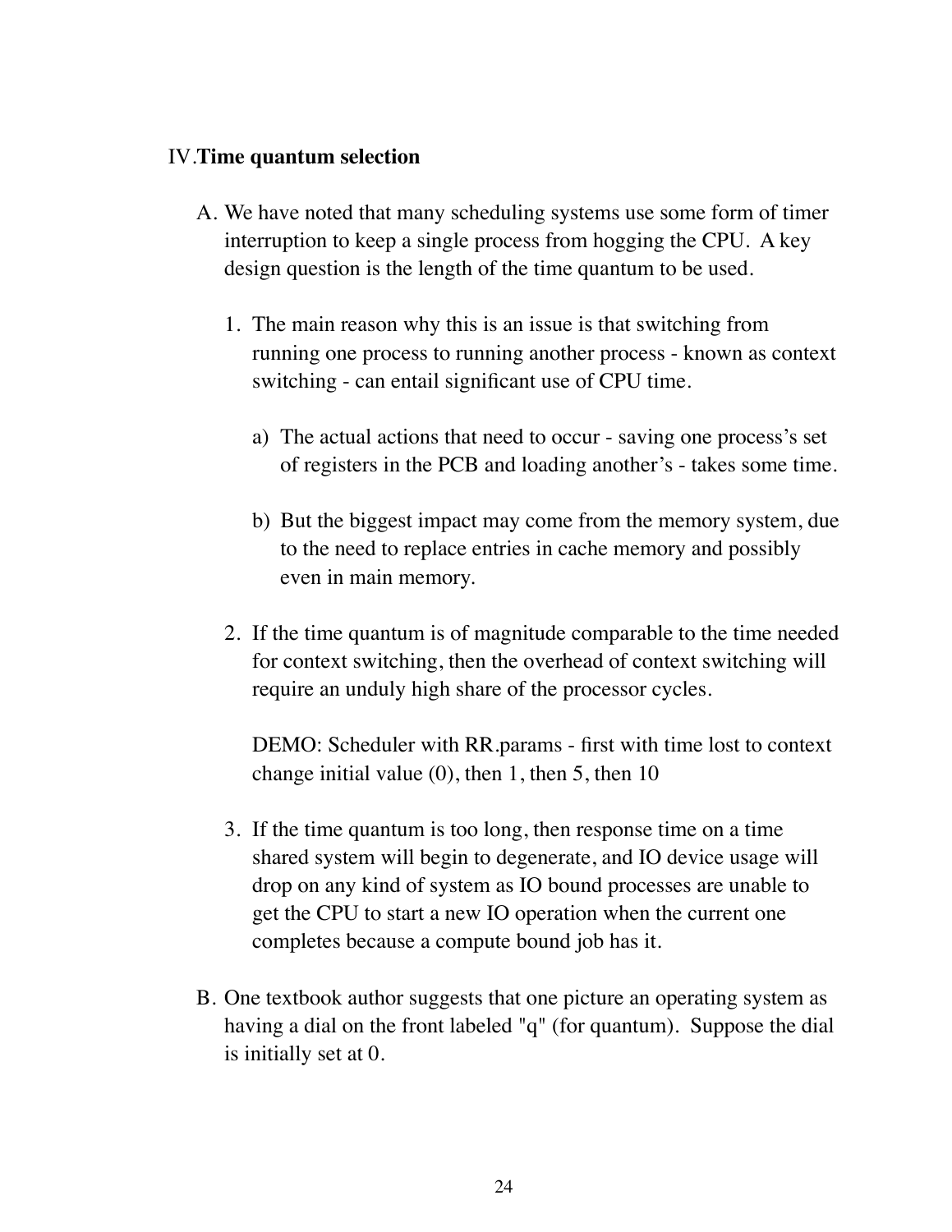- 1. No one would get any work done as soon as a process gets the CPU, it has to yield it.
- 2. As the dial is slowly turned up, system response would begin to improve. At low settings, context changing overhead might still occupy a high percentage of the overall CPU time, so user processes would be slowed down. But this overhead would decrease as the quantum is increased.
- 3. As "q" is increased, more and more of the processes on the system would be able to complete a CPU burst without being interrupted by the timer.
- 4. However, at some point the response time would begin to deteriorate again. This would be due to an occasional computebound process taking a large slice of time while all the other processes wait.
- 5. Assuming there is a heavily compute bound process on the system, further increases in "q" beyond the optimal point would continue to degrade response time.
- 6. Note, however, that if we measure throughput in terms of CPU usage, it is possible that throughput might continue to increase even after response time has begun to decrease, since less and less of the CPU time goes to overhead. However, eventually a point would be reached where even throughput would decay; when a compute bound process does yield, other IO bound processes might not be able to take up the slack before themselves having to yield the CPU for IO. This might lead to the CPU sitting idle while all processes wait on IO.
- C. A good rule of thumb would seem to be that the majority of processes should be able to complete a CPU burst without timer interruption. (One text suggests around 80% as a rule of thumb. This might be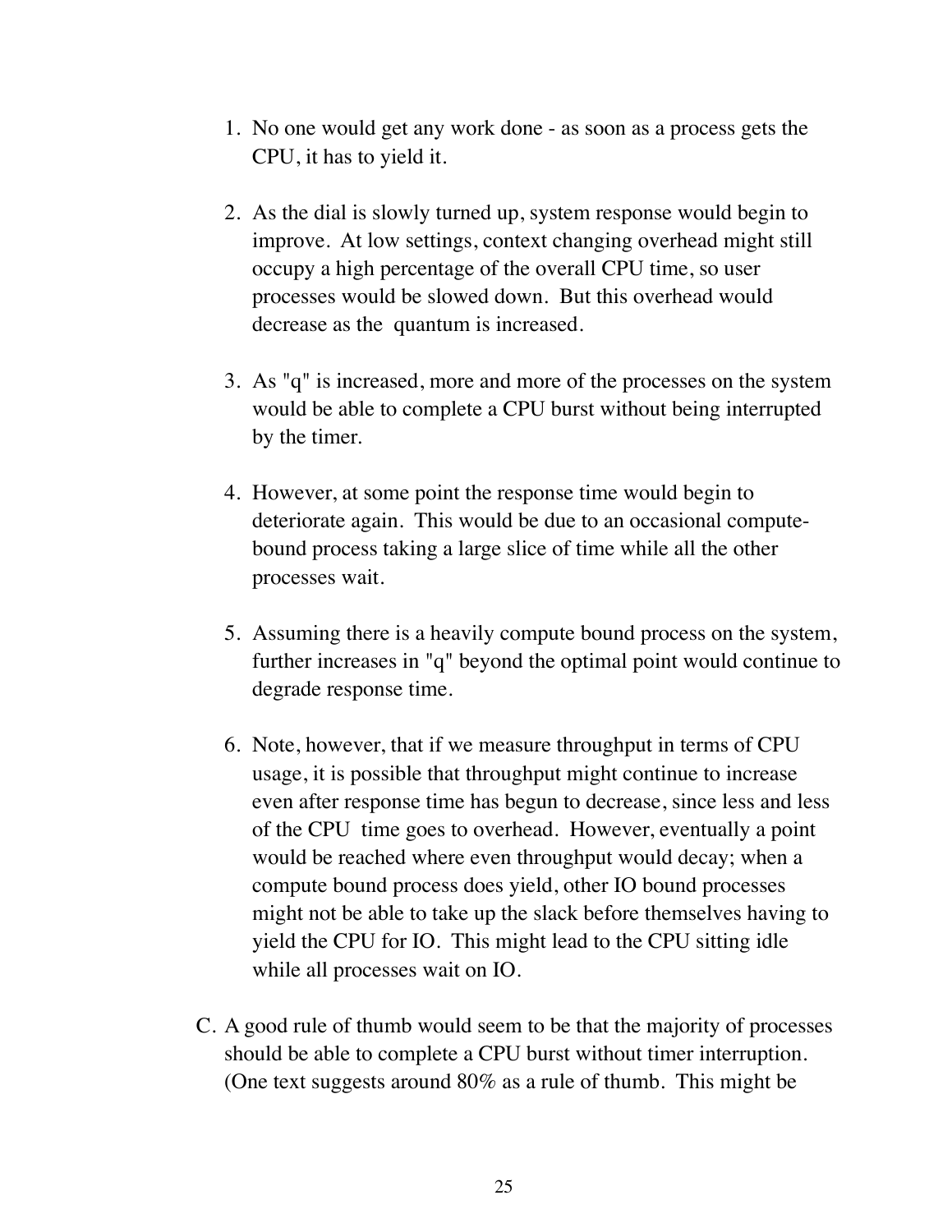higher in a highly-interactive situation, or lower in a situation where there is much heavy computation going on.)

D. It is also possible to relate time quantum to priority. A compute bound process that could benefit from a long time quantum might be given a much longer than usual quantum, but also a lower priority. This would mean that it gets CPU bursts less often, but gets longer bursts each time, resulting in the same overall average CPU use with less overhead.

The following builds on this idea to create a scheme known as multilevel feedback queues. (MLFQ)

- 1. The ready list consists of an array of FIFO queues of decreasing priority.
- 2. There is a time quantum associated with each queue.
	- a) For the highest priority queue, time quantum is some basic value.
	- b) For each successive queue, the quantum is double the quantum for the next highest priority queue. Thus, if there are n queues, the lowest priority queue has quantum (quantum of the highest priority queue)  $* 2^{n-1}$ .
- 3. A newly arrived process is placed at the rear of the highest priority queue.
- 4. Whenever the dispatcher needs to choose a process to run, it starts looking at the highest priority queue. If the dispatcher finds the highest level queue to be empty, it looks at the next queue down and keeps looking until it finds a non-empty queue. At that point, it dispatches the front process in that queue with time quantum equal to the value associated with that queue.
- 5. Processes move between queues based on their performance.